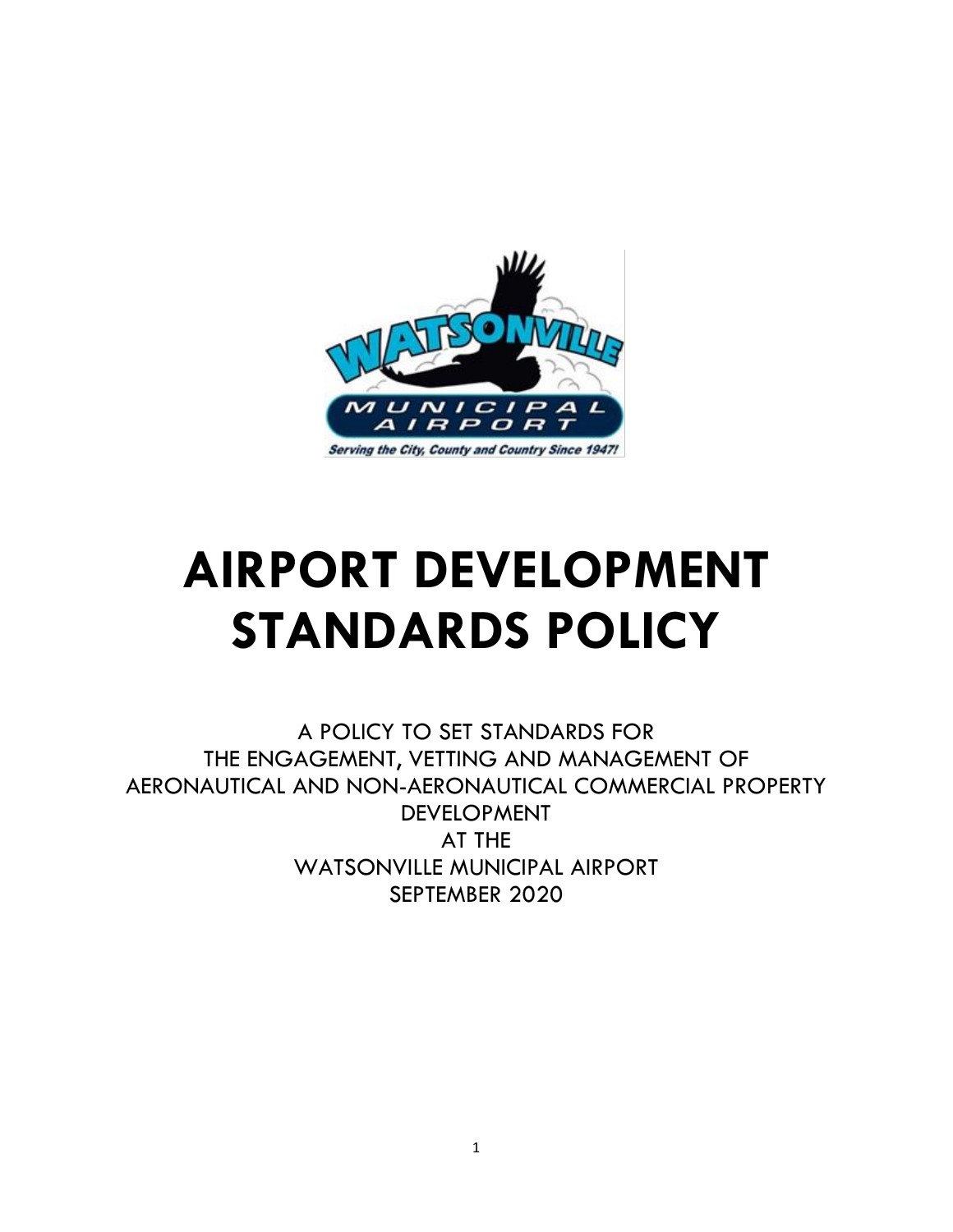# **POLICY AND INTENT OF THESE DEVELOPMENT STANDARDS**

The City of Watsonville, California ("City"), is the owner and sponsor of the Watsonville Municipal Airport ("Airport"). In accordance with Chapter 18 of Title 7 of the City Municipal Code, Section 7-18.101 the City has directed the Municipal Airport Director to implement these Development Standards in order to establish development requirements that must be met by all persons or entities desiring to construct or make improvements to buildings and facilities at the Airport. These Development Standards apply to proposed new construction, including proposed alterations or improvements to existing buildings or facilities.

The Airport Director reserves the right to revise or amend these Development Standards from time to time and to grant variances from specific standards and requirements when a specific clause, section, or provision is not required or would pose an undue hardship because of specific conditions and unique circumstances, as solely determined by the Airport Director in his/her sole discretion.

These Development Standards do not supersede any requirement in any applicable law or regulation, any provision of the City of Watsonville Municipal Code, or any provisions of the Airport's Minimum Commercial Standards for Aeronautical Service Providers.

# **ENERGY MANAGEMENT AND SUSTAINABILITY**

The Watsonville Municipal Airport has taken action to reduce the airport's carbon footprint and lessen the airport's impact on our environment. All persons and entities using the Watsonville Municipal Airport are encouraged to practice effective and efficient energy use and to implement sustainability practices to help achieve this goal.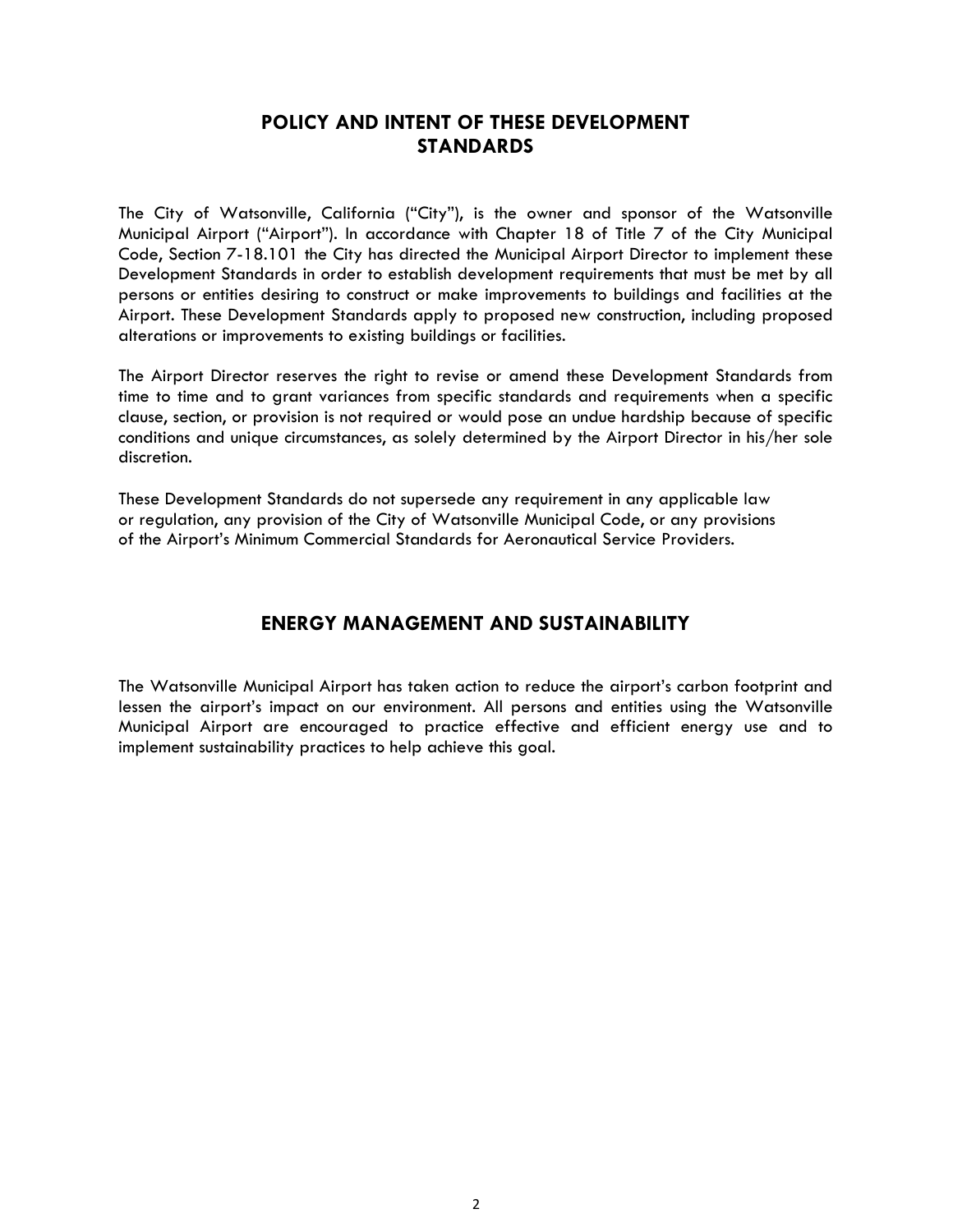# **TABLE OF CONTENTS**



# **TABLE OF CONTENTS**

| 1. | <b>INTRODUCTION</b> |  |
|----|---------------------|--|
|    |                     |  |
|    |                     |  |
|    |                     |  |
|    |                     |  |
|    |                     |  |
|    |                     |  |
|    |                     |  |
|    |                     |  |
|    |                     |  |
|    |                     |  |
|    |                     |  |
|    |                     |  |
|    |                     |  |
|    |                     |  |
|    |                     |  |
|    |                     |  |
|    |                     |  |
|    |                     |  |
|    |                     |  |
|    |                     |  |
|    |                     |  |
|    |                     |  |
|    |                     |  |
|    |                     |  |
|    |                     |  |
|    |                     |  |
|    |                     |  |
|    |                     |  |
|    |                     |  |
|    |                     |  |
|    |                     |  |
|    |                     |  |
|    |                     |  |
|    |                     |  |
|    |                     |  |
|    |                     |  |
|    |                     |  |
|    |                     |  |
|    |                     |  |
|    |                     |  |
|    |                     |  |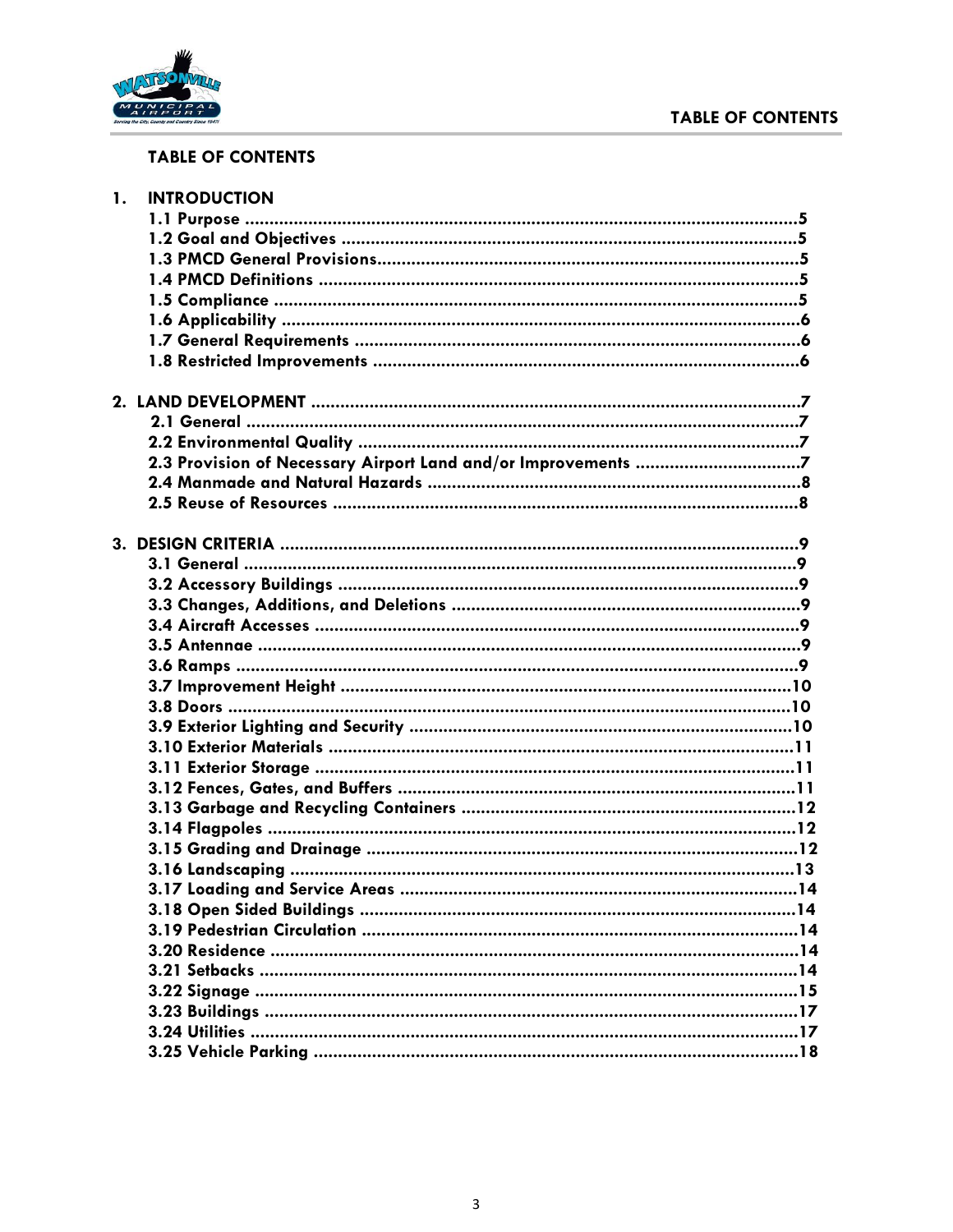# **TABLE OF CONTENTS**



# **TABLE OF CONTENTS**

| 5. |  |
|----|--|
|    |  |
|    |  |
|    |  |
|    |  |
|    |  |
|    |  |
|    |  |
|    |  |
|    |  |
|    |  |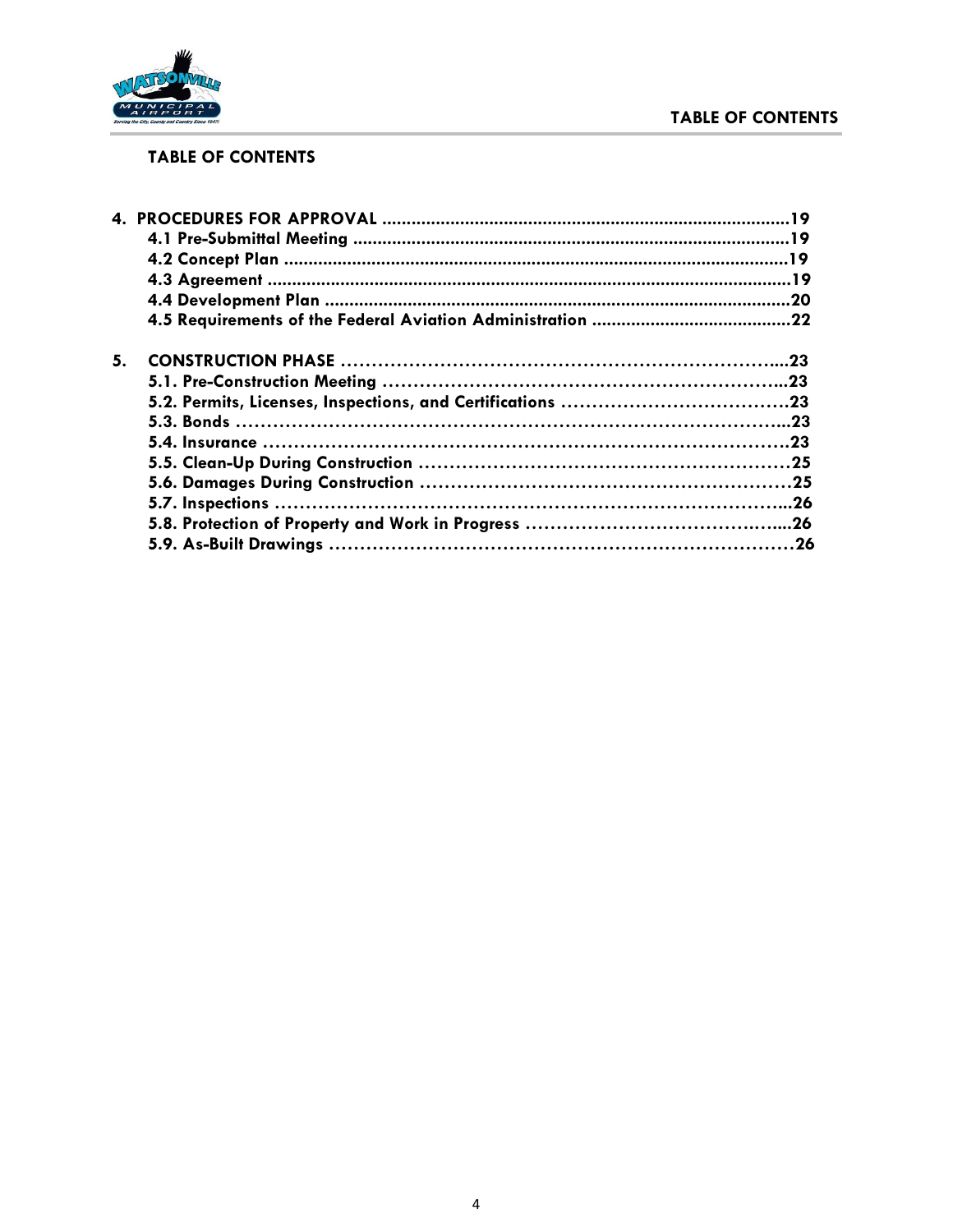

# **1. INTRODUCTION**

## *1.1. Purpose*

By adopting these Development Standards as well as through its other policies, Watsonville Municipal Airport ("Airport") desires to: (a) plan, develop, operate, and manage the airport in such a manner so as to ensure the airport's long-term financial sustainability, (b) protect and promote the health, safety, security, and general welfare of the public, and (c) encourage the provision of the type, level, and quality of General Aviation products, services, and facilities desired by the public.

The purpose of these Development Standards is to: (a) set forth design and construction standards, policies, and procedures for the development (including construction, modification, and/or renovating) of aeronautical and non-aeronautical land and/or improvements at the airport; (b) promote attractive, high-quality, consistent, compatible, and sustainable development; (c) protect persons and property; and (d) preserve and/or enhance the airport.

#### *1.2. Goal and Objectives*

It is the goal of the Airport to preserve and/or enhance the airport for the benefit of Lessees, Sub lessees, Operators, customers, users, and the community and to ensure the airport is developed in a high-quality manner consistent with sound fiscal management and best practices while ensuring the provision of essential infrastructure, improvements, and amenities. The Airport has established the following objectives to help achieve this goal.

- ✓ **Economic**  Preserving property values and enhancing investments and revenues
- ✓ **Environmental**  Conserving natural resources while minimizing adverse impacts
- $\checkmark$  **Function** Encouraging imaginative and innovative development of land
- ✓ **Maintaining** High standards and responding to changes at the Airport
- ✓ **Visual**  High-quality architectural, landscape design and construction standards
- ✓ **Social**  Maintaining an amenable relationship between the Airport and community

#### *1.3. PMCD General Provisions*

These Development Standards incorporate, by reference, the Airport's Primary Management Compliance Documents (PMCDs), i.e. Airport Regulations, Airport Minimum Commercial Standards, Airport Lease Policy and Airport Rate and Fees Schedule.

#### *1.4. PMCD Definitions*

The terms defined in the PMCDs and identified by use of a capital letter, whenever used in these Development Standards, shall be construed as defined therein unless (from the context) a different meaning is intended or unless a different meaning is specifically defined. Words or phrases that are not defined shall be construed consistent with common meaning or as generally understood throughout the aviation industry.

# *1.5. Compliance*

These Development Standards shall not preclude any entity associated with development of land and/or Improvements at the Airport from adhering to any State of California and City of Watsonville codes, ordinances, or other Legal Requirements.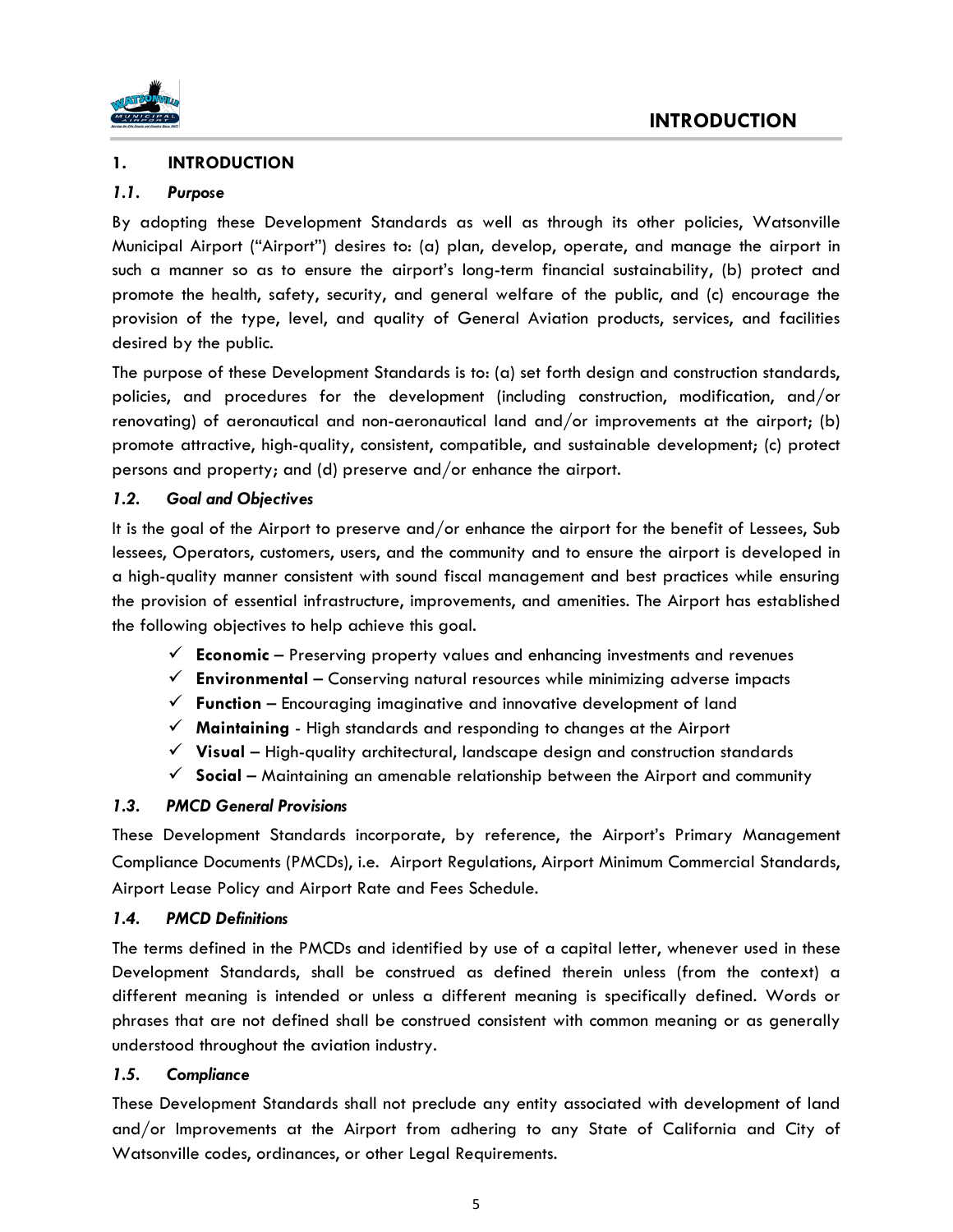

# *1.6. Applicability*

These Development Standards specify the requirements which must be met by any entity associated with development of land and/or improvements at the Airport. No entity shall be permitted to develop land and/or improvements without a City approved leasehold agreement and compliance with these Development Standards, unless an exemption or variance has been granted, in writing, by the City.

If these Development Standards are amended after an entity associated with development of land and/or improvements enters into an Agreement, the entity shall not be required to comply with the amended Standards, except as provided for in such Agreement, until such time as the:

- $\checkmark$  Existing Agreement is amended;
- $\checkmark$  City approves an assignment to another entity; or
- $\checkmark$  Entity enters into a new Agreement.

# *1.7. General Requirements*

No Improvement shall be developed (and no natural vegetation shall be planted or allowed to grow) that does not comply with the Airport's Master Plan, Airport Layout Plan, Airport Land Use Compatibility Plan, and/or other Legal Requirements. Notwithstanding any other provisions of these Standards, land and Improvements may not be developed or used in such a manner as to:

- $\checkmark$  Create electrical interference with Aircraft communications or navigational equipment;
- $\checkmark$  Create confusion for pilots to distinguish between airport lighting or signage;
- $\checkmark$  Create glare or blockage impairing visibility of pilots
- $\checkmark$  Otherwise endangers the arrival, departure, or maneuvering of aircraft.

# *1.8. Restricted Improvements*

**Temporary Building** – Buildings which are intended to be located in place for six (6) months or less shall be deemed to be temporary. Temporary buildings, including but not limited to mobile offices, or storage facilities, shall not be installed or maintained at the Airport without the prior written approval of the City's Community Development Department (CDD).

 $\checkmark$  All requests for approval of any temporary building shall be submitted to the Airport Director and must include the proposed location, size, construction material, purpose, and provisions for dismantling and/or removal no later than thirty (30) calendar days after development of permanent Improvements are completed.

Temporary buildings may only be utilized for engaging in Commercial Aeronautical Activities during development of permanent Improvements.

**Marking and Lighting** – The owner of any nonconforming improvement or natural vegetation shall be required to install, operate, and maintain the markers and/or lights which are deemed necessary by the Airport, Federal Aviation Administration (FAA), and any other Agency having jurisdiction to indicate the hazard is present. Such markers and lights shall be installed, operated, and maintained at the owner's sole risk, cost, and expense. No development shall be permitted or approved by the Airport that establishes a hazard or creates a nonconforming Improvement or natural vegetation that increases the hazard to air navigation.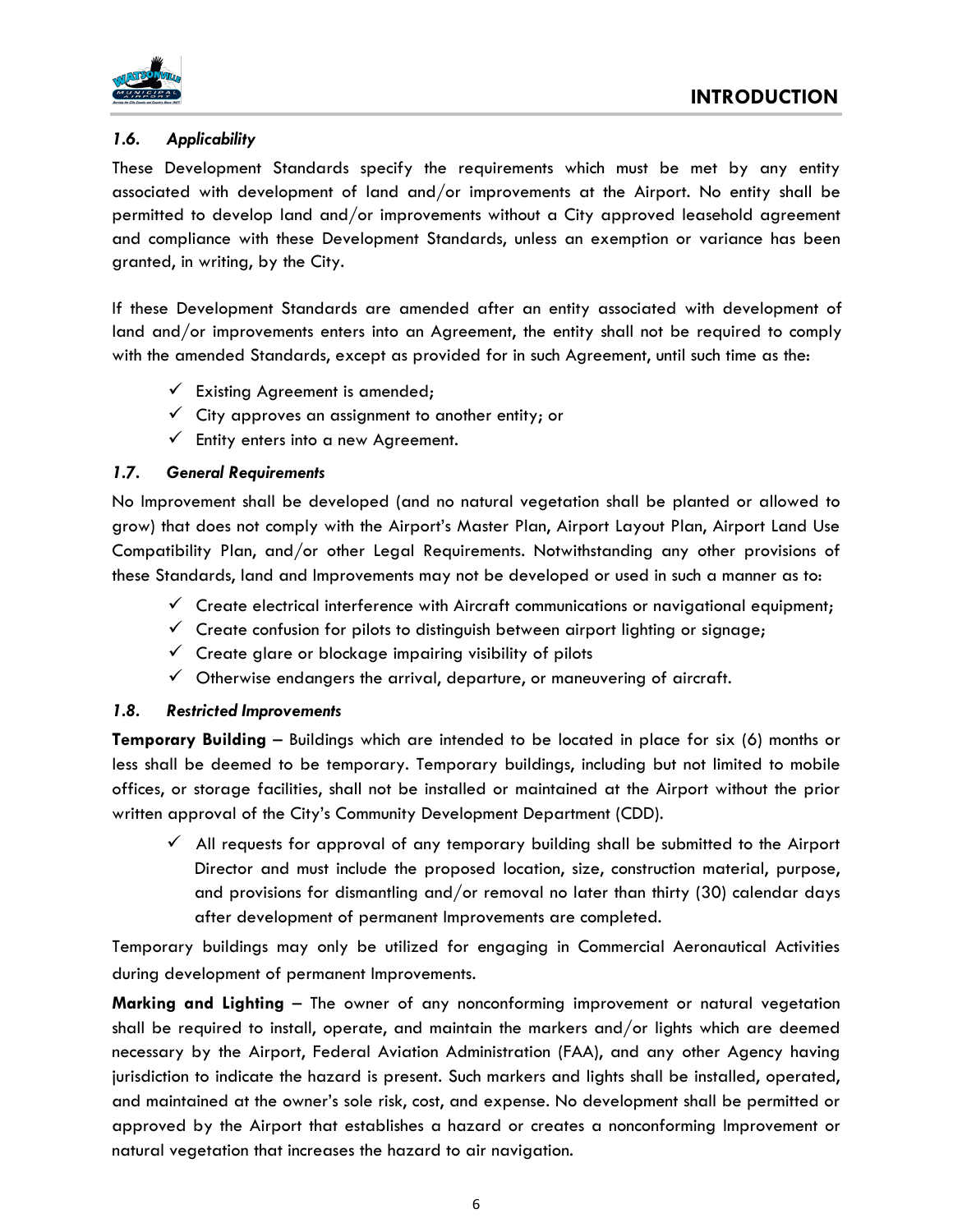



## **2. LAND DEVELOPMENT**

#### *2.1. General*

These Development Standards do not necessarily address every type of condition or detail that may be encountered during the design and construction process. As such, entities are encouraged to maintain an on-going review process with the Airport (beginning early in the design stage) to ensure that the entity's Development Plan (discussed in Section 4.4 of these Development Standards) is acceptable to the City.

Where a specific material is identified (or specifications are provided for a specific type of material), a material having equivalent specifications may be utilized if approved in advance and in writing by the Airport. No occupancy of any Improvement shall be permitted before completion of the improvement, including receipt of a Certificate of Occupancy (CO) by the City's Community Development Department (CDD).

#### *2.2. Environmental Quality*

The Airport encourages: (a) orientation of improvements to take advantage of natural sunlight and prevent improvements from blocking direct sunlight to other improvements, (b) the use of barriers as a defense against wind, (c) the use of landscaping to maximize cooling in the summer and retention of heat in the winter, and (d) design features and the use of construction methods, techniques, and/or processes that conserves energy and natural resources.

The Airport shall not permit development or land use that: (a) adversely affects airport's critical habitat status, (b) adversely impacts the quantity, quality, or reliability of water resources; (c) occurs at the expense of established water dependent activities; (d) results in increased alkalization of water, loss of stream flows, or the unnecessary destruction of wildlife habitat; or (e) entails future major expenditures on the part of the public to reacquire or redistribute water resources. The Airport will not permit development or land use that accelerates erosion of soil and rock (including stream sedimentation, dust, and gullying), alters drainage and/or floodwater patterns, exacerbates flood hazards, reduces natural vegetation, creates visual scars, leaches minerals, destroys animal habitats, or increases maintenance and/or repair costs.

#### *2.3. Provision of Necessary Airport Land and/or Improvements*

The Airport shall encourage development that fully utilizes, but does not overburden, existing land and/or Improvements. In cases where existing land and/or Improvements are not fully utilized, the Airport encourages development that:

- $\checkmark$  Minimizes aircraft, vehicle, and pedestrian congestion, promotes safety, security, and efficiency;
- $\checkmark$  Includes facilities to collect, treat, and dispose of anticipated storm water runoff and ensures such facilities have capacity and reliability to support the intended use;
- $\checkmark$  Has a water supply of the quality, quantity, pressure, and reliability that is required to support the intended use;
- ✓ Has Paved road access for Emergency Services; and
- $\checkmark$  Consists of Improvements that are optimal for (i.e., make highest and best use of) the land area.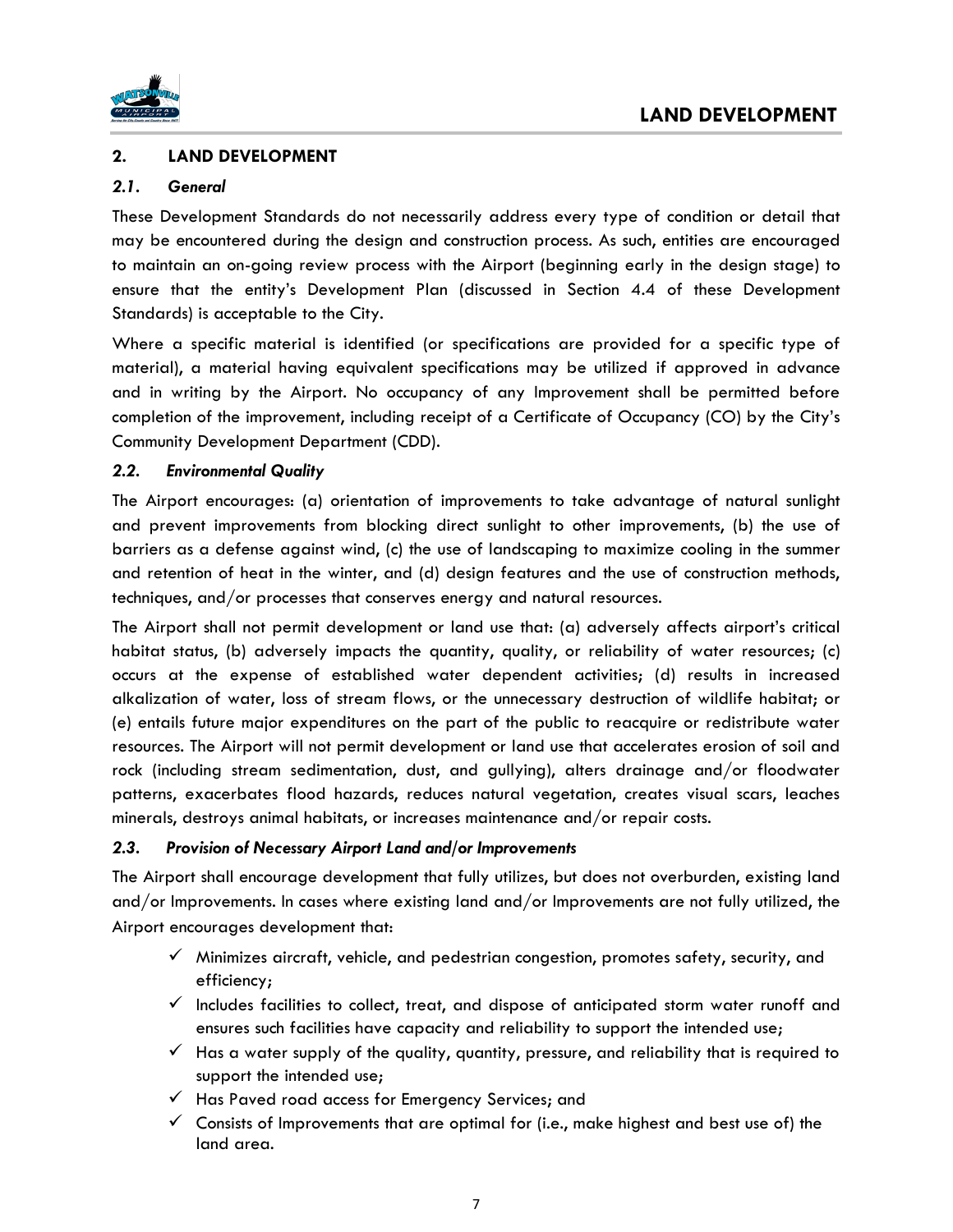

#### *2.4. Manmade and Natural Hazards*

The Airport requires development that does not expose others to avoidable natural and manmade hazards.

As such, the City encourages development which is:

- $\checkmark$  Designed, constructed, and located in a manner that is compatible with existing hazards and does not create any additional hazards and
- ✓ Not located in floodplains, geologically hazardous areas, or other natural hazard areas that could threaten the development, the Airport, or the health, safety, security, or welfare of the public.

#### *2.5. Reuse of Resources*

The Airport encourages development which uses recycled materials, promotes recycling of materials used in construction, and reuses wastewater.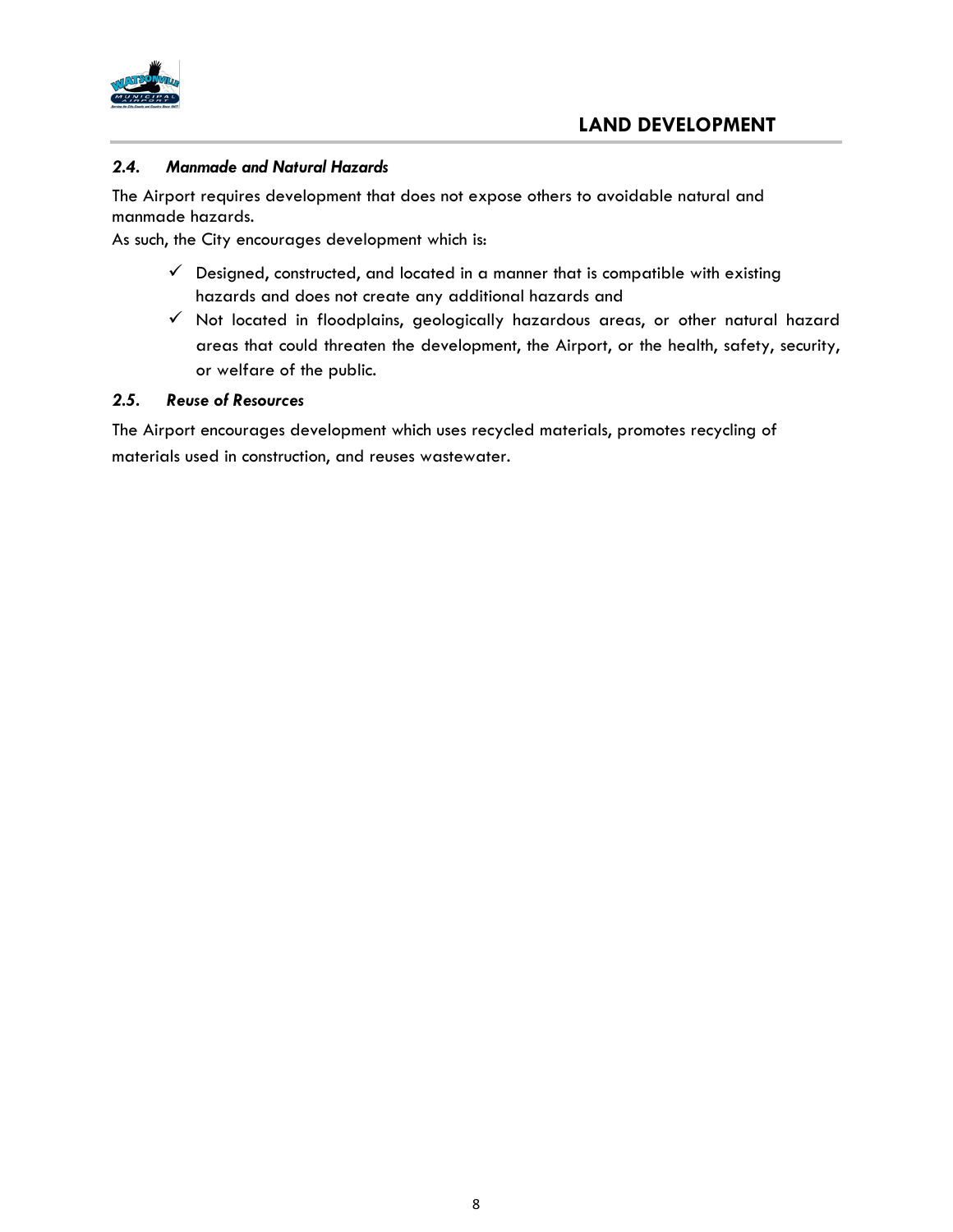



## **3. DESIGN CRITERIA**

#### *3.1. General*

All submittals included in a Development Application shall be prepared by, or under the direction of a licensed professional within the specific discipline area and subject to the Airport's approval.

Development of any Specialized Aviation Support Organization (SASO) facility or complex shall be subject to architectural design review and approval. At the discretion of the Airport Director, a design review committee may be convened, consisting of members of the City Staff, Watsonville Airport Advisory Committee, and/or consultants.

#### *3.2. Accessory Buildings*

All accessory buildings shall be identified on the Development Plan (as outlined in Section 4.4 of these Development Standards) and approved in writing by the Airport prior to construction. Accessory buildings include any building other than the main building(s) that is intended to be located in place for more than six months. Accessory buildings shall match the architectural design and materials of the main Improvement.

#### *3.3. Changes, Additions, and Deletions*

Prior to making any changes, additions, or deletions to existing land and/or Improvements, the Development Plan (as outlined in Section 4.4 of these Development Standards) shall be submitted to the Airport Director and approved in writing by the City. Changes, additions, or deletions shall match the architectural design and materials of the main building(s). Changes, additions, and/or deletions shall conform to all applicable codes, ordinances, or other Legal Requirements.

# *3.4. Aircraft Accesses*

To allow for the safe, secure, and efficient operation of Aircraft and to minimize potential conflicts with Vehicles and pedestrians:

 $\checkmark$  All Aircraft access points (i.e., Taxiways and Taxi lanes) shall meet the standards stipulated in Advisory Circular (AC) 150/5300-13A Airport Design, as amended;

# *3.5. Antennae*

All required antennae, satellite dishes, and similar equipment shall be identified in the Development Plan (as outlined in Section 4.4 of these Development Standards) and approved in writing by the Airport prior to construction. No antennae, satellite dish, or similar equipment shall be allowed that interferes with existing or future airport, aircraft, or vehicle operations. When possible, all antennae, satellite dish, or similar equipment shall be screened from view. FAA Form 7460-1 shall be completed and all antennae, satellite dishes, and similar equipment must comply with 14 CFR Part 77 Safe, Efficient Use, and Preservation of the Navigable Airspace.

#### *3.6. Ramps*

Operators providing rotary wing aircraft parking shall adhere to the design standards described in AC 150/5390-2C Heliport Design, as amended. Operators providing fixed wing Aircraft parking shall adhere to the design standards described in AC 150/5300-13A Airport Design, as amended.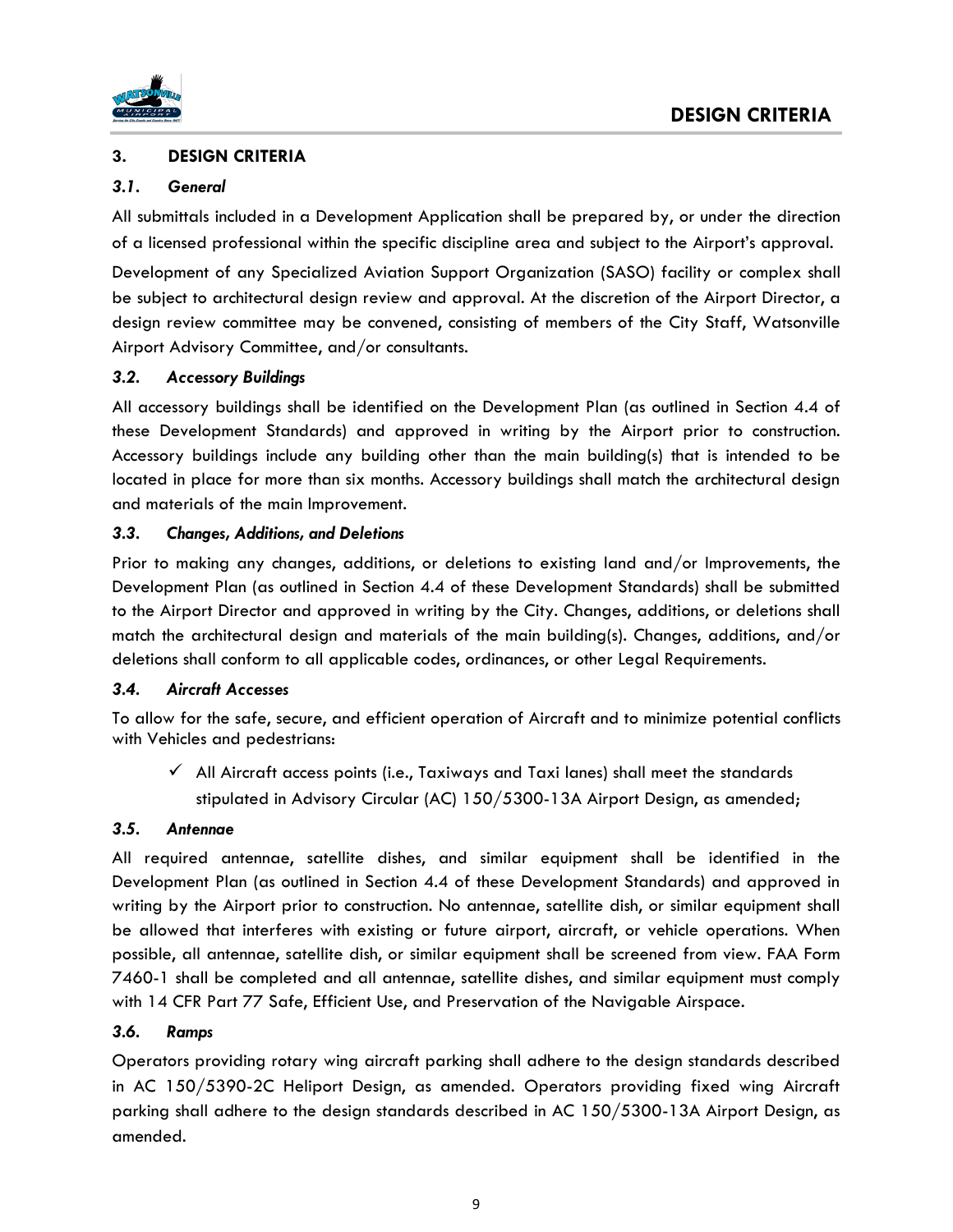

# *3.7. Improvement Height*

The overall height of any Improvement shall be proportionate with surrounding land uses and Improvements and shall be dependent on the type of use of the Improvement (or activity) and/or the size of the Aircraft using the Improvement. Only those Improvements that are not considered an obstruction under 14 CFR Part 77 Safe, Efficient Use, and Preservation of the Navigable Airspace, as determined by the FAA and approved by the Airport, shall be made.

#### *3.8. Doors*

Hangar doors shall be sliding, overhead, or bi-fold doors, consistent with best practices, based on the size of the Hangar. Hangar doors shall be constructed of pre-finished aluminum, pre-finished steel, or Plexiglas panels (designed specifically for Hangars) and shall complement the building from a design and color standpoint.

- $\checkmark$  Wood, plastic, tin, or other unfinished materials are prohibited.
- $\checkmark$  Translucent panels may be incorporated into pre-finished aluminum or pre-finished steel doors to provide additional lighting.
- $\checkmark$  Pedestrian doors shall comply with all applicable codes, ordinances, and Legal Requirements. All pedestrian doors shall be pre-finished metal construction in metal jambs and shall complement the building from a design and color standpoint.

Vehicle access doors shall be overhead construction and shall complement the building from a design and color standpoint.

# *3.9. Exterior Lighting and Security*

A lighting plan describing the exterior illumination layout and fixture selection shall be submitted with the Development Plan (as outlined in Section 4.4 of these Development Standards) and approved in writing by the Airport prior to construction. The lighting plan shall meet the following requirements:

- ✓ Lights shall not be placed to cause glare; interfere with Airport operations; or illuminate areas outside of the intended area including adjacent areas;
- $\checkmark$  Vehicle parking areas and driveway lighting shall provide uniform illumination;
- $\checkmark$  Accent lighting is recommended at entrances, exits, and loading zones;
- $\checkmark$  Security light sources shall be operational during hours of darkness and shall illuminate entrances and exits to the site and all buildings;
- $\checkmark$  Exterior lighting shall be color-corrected for true white with allowances for modest amounts of blue or green;
- $\checkmark$  Exterior lighting shall be LED;
- $\checkmark$  Distance between exterior lighting fixtures shall be predicated upon the lumens to adequate coverage; and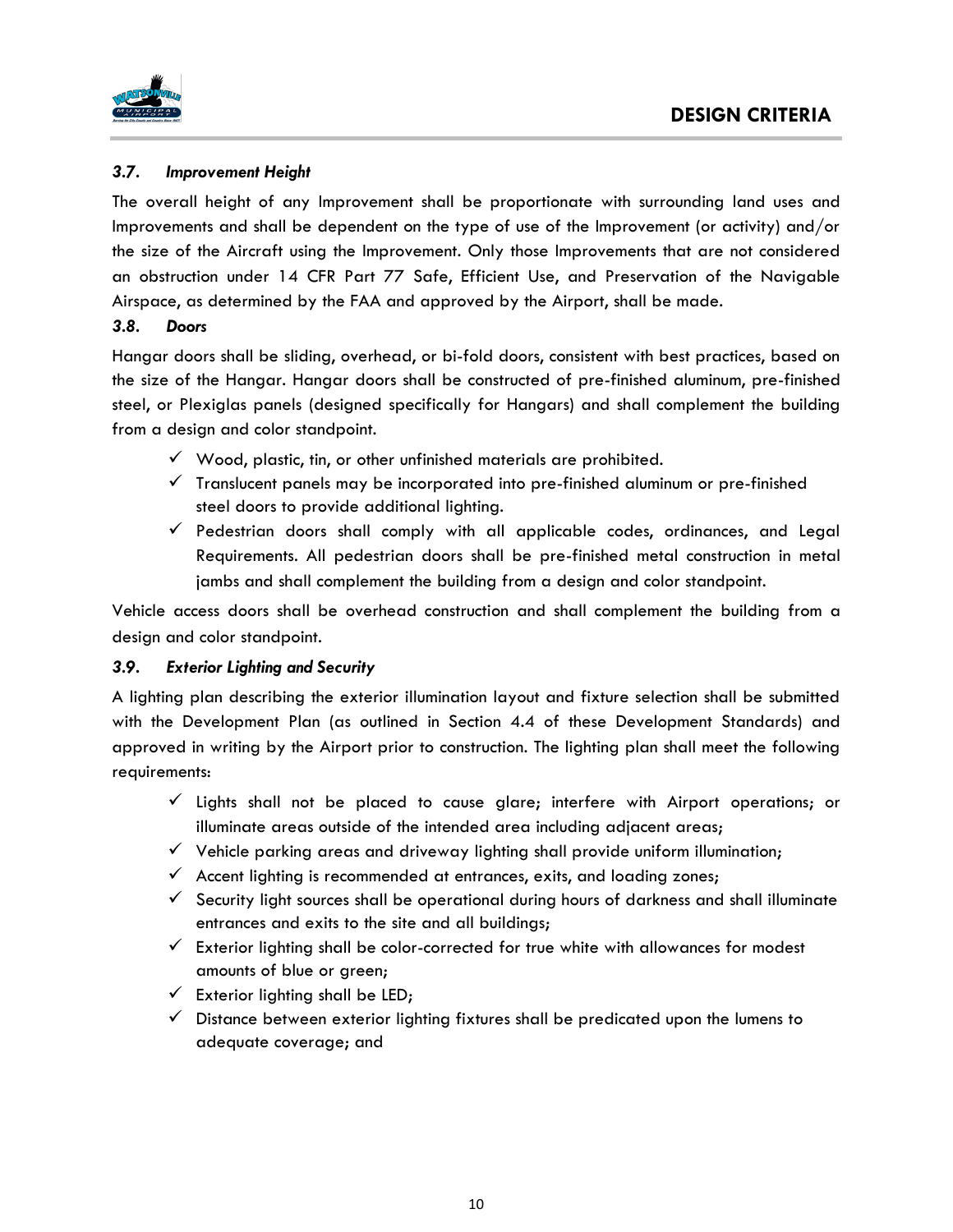

- $\checkmark$  Distance between exterior lighting fixtures shall be predicated upon the lumens to adequate coverage; and
- $\checkmark$  Height of exterior light poles shall comply with 14 CFR Part 77 Safe, Efficient Use, and Preservation of the Navigable Airspace.

Appropriate security camera systems may be installed on the exterior of all facilities if approved in advance and in writing by the Airport.

# *3.10. Exterior Materials*

Exterior building materials shall be compatible with adjacent buildings and shall not affect Airport, aircraft, or vehicle operations. Building glazing shall not cause glare or reflections that will interfere with Airport, aircraft, or vehicle operations. Reflective glass and/or other reflective materials will not be approved by the Airport.

# *3.11. Exterior Storage*

Outside storage of any article, goods, materials, machinery, equipment (excluding Refueling Vehicles and ground support equipment), tools, trees, shrubs, plants (except approved landscaping), or similar items shall be visually screened from public view if located between the building setback line (as identified in Section 3.21 of these Development Standards) unless approved in advance and in writing by the Airport.

Outside storage shall be enclosed with an architectural screen at least six feet in height, with appropriate and approved landscaping, or other screening devices or materials. No storage shed or accessory building other than the main building shall be permitted except during construction or unless approved in writing by the Airport prior to construction or installation. Objects such as water towers, storage tanks, processing equipment, cooling towers, communications towers, vents, and other buildings or equipment shall be compatible with the main building(s) or effectively shielded from view and shall be approved in writing by the Airport prior to construction.

# *3.12. Fences, Gates, and Buffers*

Required fencing, gates, and buffers shall be identified in the Development Plan (as outlined in Section 4.4 of these Development Standards) and approved in writing by the Airport prior to construction. Submittals shall include identification of the (a) location of fences, gates, and buffers, (b) the type, height, and color of the materials used for construction, and (c) other unique design features or considerations. Fencing and gates shall be the same type of material and style of the existing Airport perimeter fence and gates and shall be properly maintained, fully functional, and in good appearance.

When possible, fences, gates, and buffers shall not be permitted directly adjacent to Aircraft Movement Areas and Non-Movement Areas unless identified with markers, lights, or other devices (e.g., reflectors on all sides). Fences, gates, and buffers directly adjacent to Aircraft Movement Areas and Non-Movement Areas must have an access control mechanism to restrict access to authorized personnel only. The height of all buffers of unsightly areas (e.g., storage area) shall be at least equal to the material being stored or screened.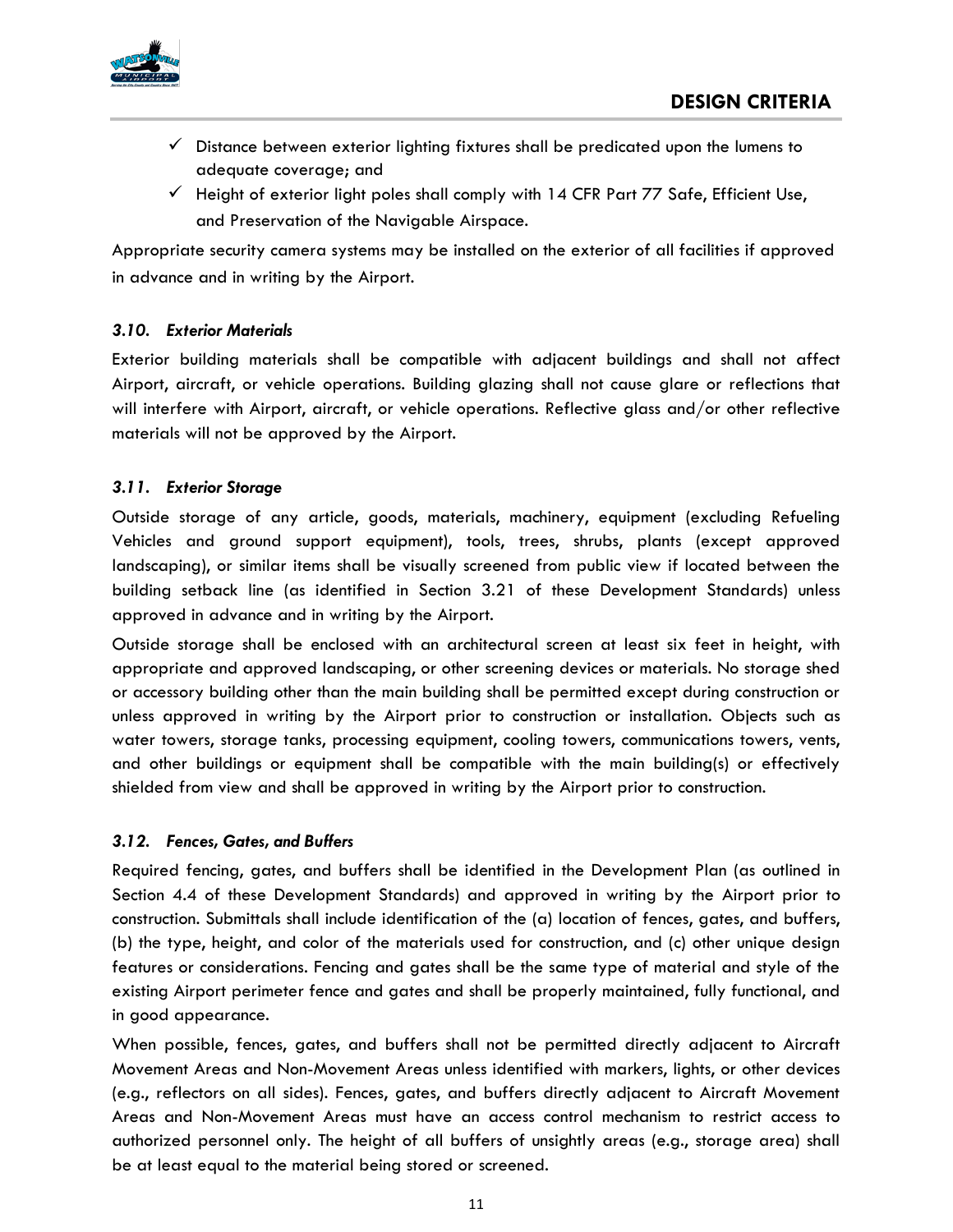

# *3.13. Garbage and Recycling Containers*

Exterior garbage and recycling containers must be located as to not adversely impact airport operations or safety. Containers must be equipped with securely fastened lids. All areas utilized for garbage and recycling container locations shall be paved, accessible, and consistent with adjacent development.

# *3.14. Flagpoles*

All flagpoles shall be located in such a manner and distance from Ramps, Taxiways, or Taxilanes to prevent being a hazard to Airport, Aircraft, or Vehicles operations. The height of flagpoles shall comply with 14 CFR Part 77 Safe, Efficient Use, and Preservation of the Navigable Airspace. The flag of the United States shall only be displayed in accordance with Title 4 of the United States Code.

# *3.15. Grading and Drainage*

Site plans must be prepared by a licensed engineer, preferably with airport development experience. Site plans indicating proposed grading and drainage (including drainage flow, contours, and elevations) shall be submitted with the Development Plan (as outlined in Section 4.4 of these Development Standards) and approved in writing by the Airport prior to construction. Compatible grading and drainage between adjacent land and Improvements shall be established to control drainage and erosion and shall meet the following requirements:

- $\checkmark$  Grading permits shall be obtained from the City prior to performing any grading.
- $\checkmark$  Grades, berms, channels, and swales shall be an integral part of the grading, drainage, and Paved surface design.
- $\checkmark$  Paved area grades shall not exceed two percent (2.0%) slope for concrete and asphalt paving.
- $\checkmark$  Drainage (and all related facilities) shall be designed to prevent standing water and accommodate all storm water generated by the land in accordance with the Construction Storm Water Pollution Prevention Plan (SWPPP) and the Airport's SWPPP.
- $\checkmark$  All grading and drainage shall meet the design standards described in AC 150/5320-5C Airport Drainage Design, as amended.

Drainage shall not adversely impact adjacent land and Improvements and shall flow into natural or developed drainage. The elevation of the land shall not be changed so as to materially affect the surface elevation or grade of the surrounding land. Gutters and downspouts shall be used to facilitate drainage from roofs.

Interior Hangar drainage, if required, shall flow through an oil/water separator and shall be connected to the City's sanitary sewer system.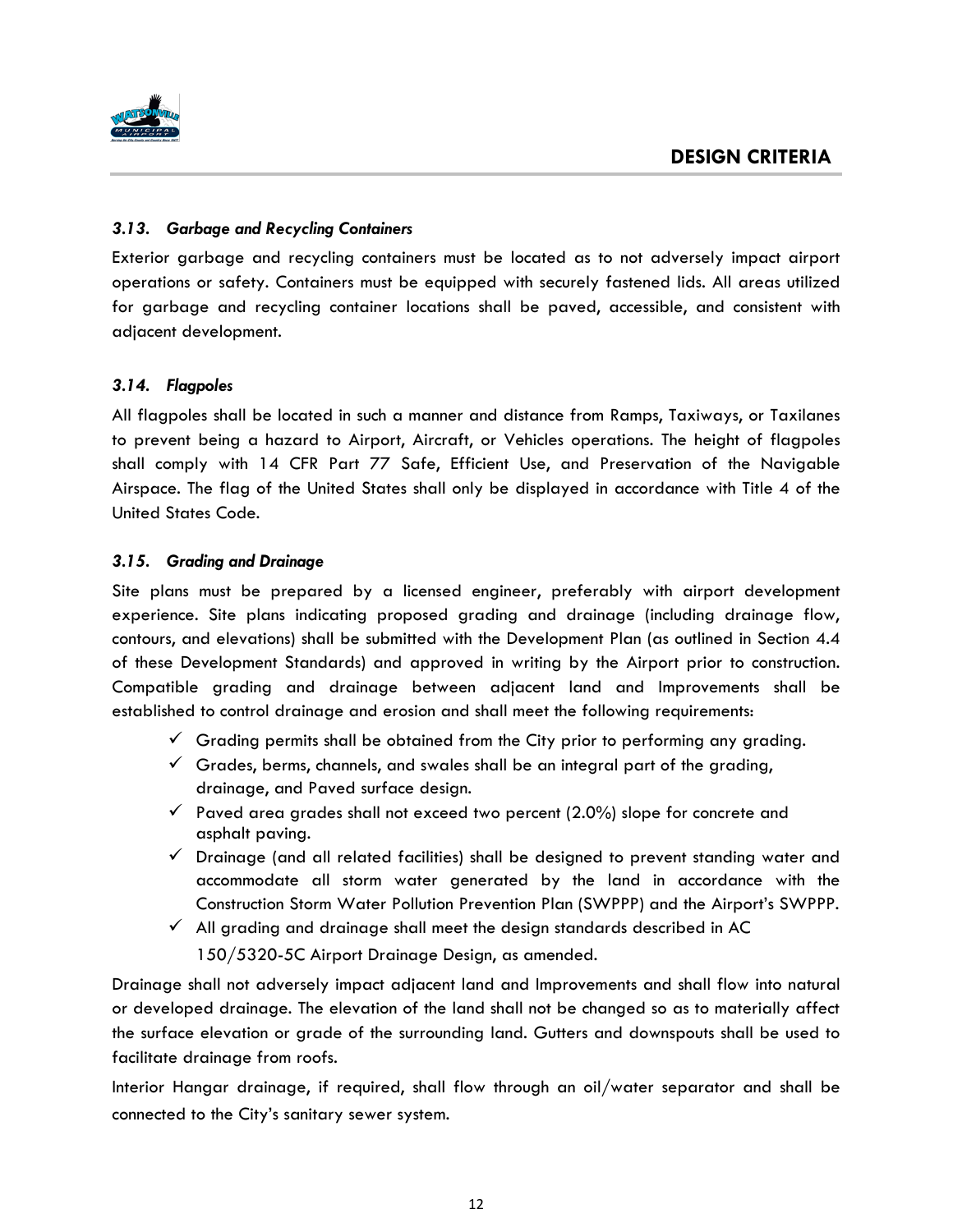

#### *3.16. Landscaping*

The Airport encourages landscaping that creates a compatible and continuous relationship between the land and the Improvements, minimizes the use of irrigation water, maintains an aesthetically pleasing appearance in all areas not covered by Improvements, Ramps, Vehicle parking areas, maintains consistency with the Airport's Wildlife Hazard Management Plan (WHMP), and enhances the existing character of a site. Any portion of the site that is not improved shall be landscaped according to a landscaping and irrigation plan prepared by a professional designer. The plan shall be submitted with the Development Plan (as outlined in Section 4.4 of these Development Standards) and approved in writing by the Airport prior to construction.

- $\checkmark$  Landscaping materials shall be installed within 30 calendar days of receipt of Certificate of Occupancy.
- $\checkmark$  All landscaping shall be maintained and repaired and kept in good appearance, as determined by the Airport Director, on a year-round basis.
- $\checkmark$  The Lessee (Sublessee, if applicable) shall be solely responsible for landscape maintenance and repair including weed control and removal and replacement of diseased or dead vegetation.

Landscaping shall also be used, consistent with all applicable codes, ordinances, and Legal Requirements, to screen unsightly items such as heating and air conditioning units, trash and recycling containers, loading docks, utility boxes, etc. Landscaping design and materials shall be Xeriscape and compatible with the Airport's Wildlife Hazard Management Plan (WHMP). Small landscaping rock may be permitted provided it does not create a hazard to persons or Property including Aircraft. Fruit bearing trees are prohibited.

All landscaped areas shall be irrigated by a permanent, underground irrigation system that can support the type and amount of landscaping installed. The landscape plan shall minimize the use of irrigation water and comply with the applicable laws and codes established by the City as the water purveyor.

Landscaping materials shall not pose a hazard to the Airport, Aircraft movement, or Vehicle operations. At all times, landscaping shall:

- $\checkmark$  Comply with 14 CFR Part 77 Safe, Efficient Use, and Preservation of the Navigable Airspace, and
- $\checkmark$  Not obscure aircraft operations via line of sight, and (c) not exceed 25 feet above ground level.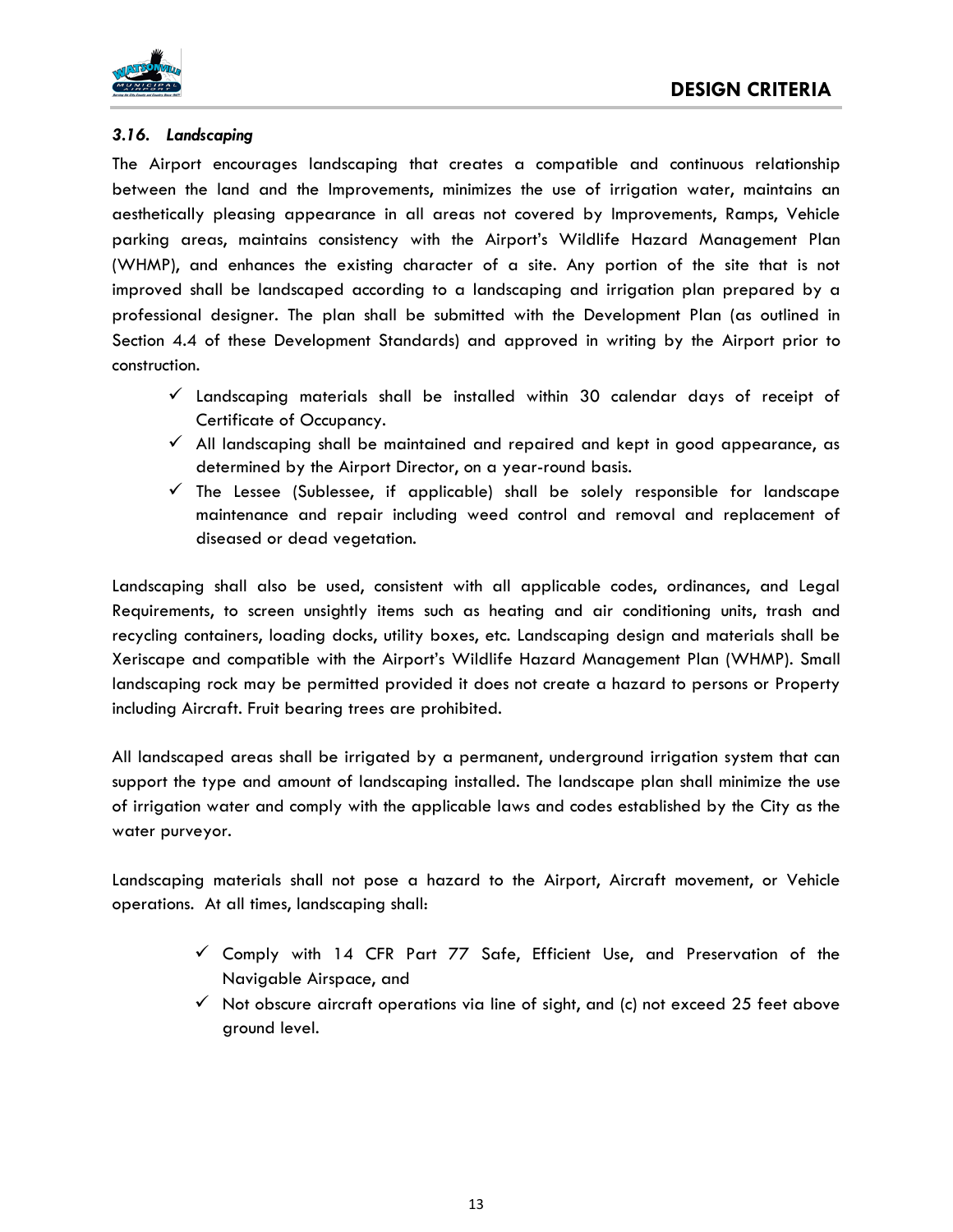

# *3.17. Loading and Service Areas*

In addition to being functional and aesthetically pleasing, loading and service areas shall meet the following requirements:

- $\checkmark$  Loading areas, loading docks, Vehicle parking areas, and service areas shall be planned so the use of any one of these areas does not interfere with the use of any of other areas.
- $\checkmark$  All areas utilized for loading and service area shall be paved.
- $\checkmark$  Loading docks or service areas shall not be visible from the street unless approved in writing by the Airport Director. If necessary, to restrict visibility from the street, a landscaped buffer shall be installed.
- $\checkmark$  Loading areas shall be denoted by a yellow painted curb with the words "Loading Zone" in black lettering.

# *3.18. Open Sided Buildings*

Buildings shall be fully enclosed. No open sided buildings shall be permitted with the exception of Aircraft shade ports and/or wash racks.

# *3.19. Pedestrian Circulation*

Pedestrian movement shall be safe, convenient, and orderly. Pedestrian walkways shall be constructed of concrete. Pedestrian access to land and Improvements shall be designed and constructed in accordance with the Americans with Disabilities Act of 1990, as may be amended from time to time, and any other applicable Legal Requirements.

# *3.20. Residence*

No building, Vehicle, Equipment, or Aircraft shall be used as a place of residence either on a temporary or permanent basis unless consistent with the terms of an Agreement.

# *3.21. Setbacks*

To provide sufficient space between Improvements and streets, to ensure adequate lighting, privacy, and sound control, and to allow for landscaping and access (including Aircraft, Vehicle, and Emergency Vehicle access), the following setbacks shall be met and maintained:

# **Minimum Building Setback Requirements**

- $\checkmark$  Landside: minimum of 30 feet from the edge of building to the lease line.
- $\checkmark$  Airside: shall be based on the largest Aircraft permitted in the area (as identified on the Airport Layout Plan) plus 15 feet.
- $\checkmark$  Sides: minimum of 15 feet from the edge of building to the lease line.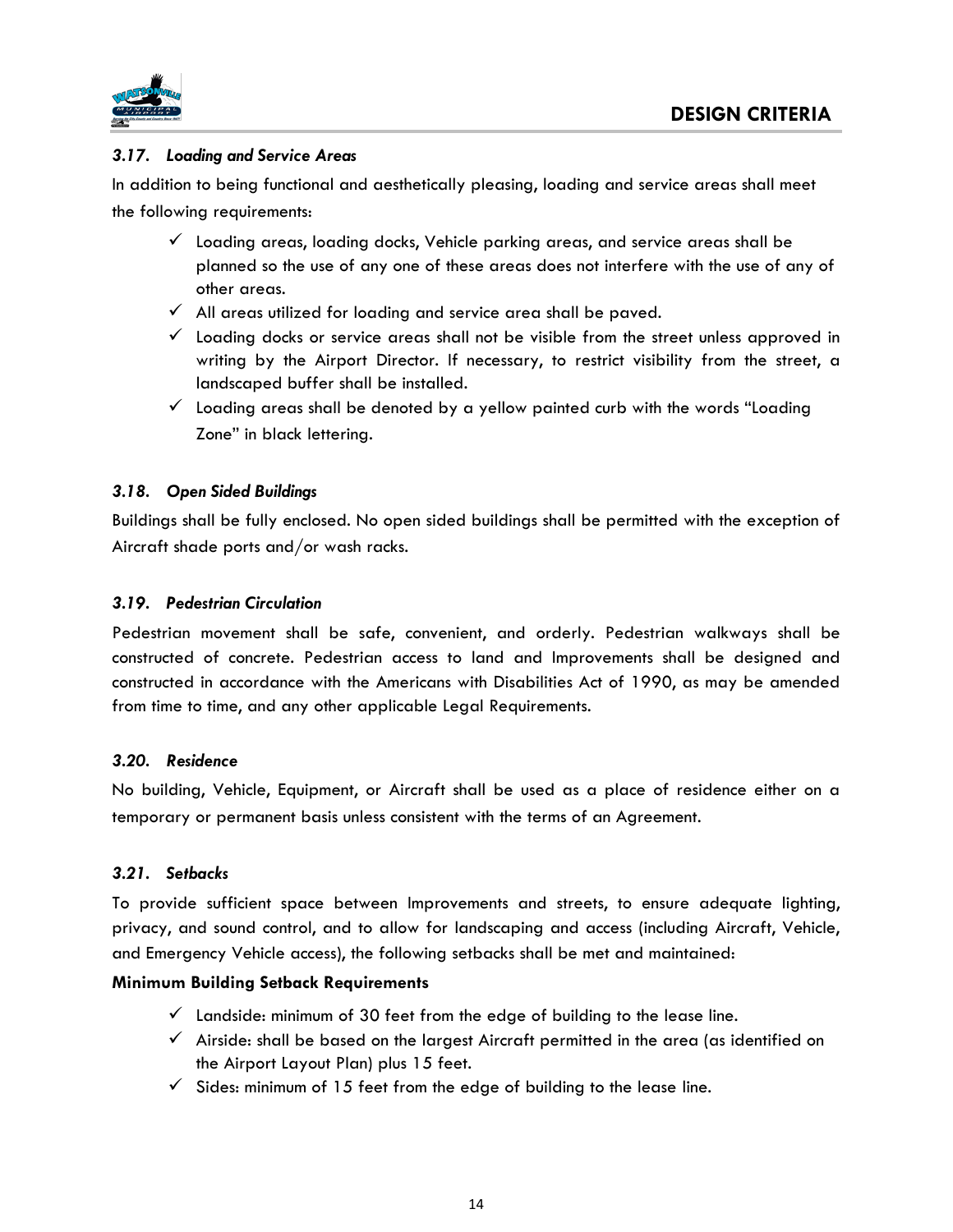

#### **Vehicle Parking Area Setback Requirements**

- $\checkmark$  Street edge of travel way: minimum of 15 feet landscaped and bermed (where possible) except for that portion which is used for Vehicle or pedestrian access.
- $\checkmark$  Side of leasehold: minimum of 10 feet (not applicable if adjacent lots have a contiguous Vehicle parking area).
- $\checkmark$  Facilities: minimum of five feet from walkways or landscaped areas.

## **Utility Transformer or Meter Setback Requirements**

- $\checkmark$  Street edge of travel way: minimum of five feet.
- ✓ Side of leasehold:
	- With Ramp minimum of 10 feet
	- Without Ramp minimum of 40 feet

No part or portion of any Improvement shall be erected, constructed, or extended closer than the distance from the Movement Areas as depicted by the building restriction line in Exhibit A of the Airport Layout Plan. The Airport shall determine the required setback distances for each Lessee (Sublessee, if applicable) from any adjacent Ramp, Taxilane, or Taxiway edge.

Different setbacks may be required based on a number of factors such as: lot size, shape, or configuration; Improvement use; Aircraft Design Group; location on the Airport; and adjacent land and/or Improvements.

#### *3.22. Signage*

Signage shall conform to applicable City codes, ordinances, and Legal Requirements. Signage shall be uniform and the graphics shall (a) balance identification with image; (b) communicate information in a straightforward and aesthetically pleasing manner; and (c) be compatible with surrounding Improvements, the natural environment, and the overall character of a lot. Directional signage shall improve and/or enhance the safety, security, and efficiency of Aircraft, Vehicle, and pedestrian movement.

A signage plan shall be submitted with the Development Plan (as outlined in Section 4.4 of these Development Standards) and approved in writing by the Airport prior to installation of signage.

#### **General**

The ratio for SASO or Commercial Leasehold street side identification signs shall be 4 feet horizontal to 1 foot vertical (4:1) and shall not exceed 7.5 square feet total. The minimum setback from the back of the curb shall be three feet and the top of the sign shall not be more than six feet from the top of the curb. No signs shall be located closer than three feet to the edge of the leasehold.

Wall signs shall be fixture signs, signs painted directly on the surface of the wall, or projection signs with individual letters not exceeding 12 inches. No more than three directional signs shall be permitted on any lot. Directional signs can be used to give directions or provide special instructions to the operators of Aircraft or Vehicles or to pedestrians.

Identification signs are restricted to conveying the names of Lessees (Sublessee, if applicable). All signs must be located on the Leased Premises unless authorized in writing by the Airport.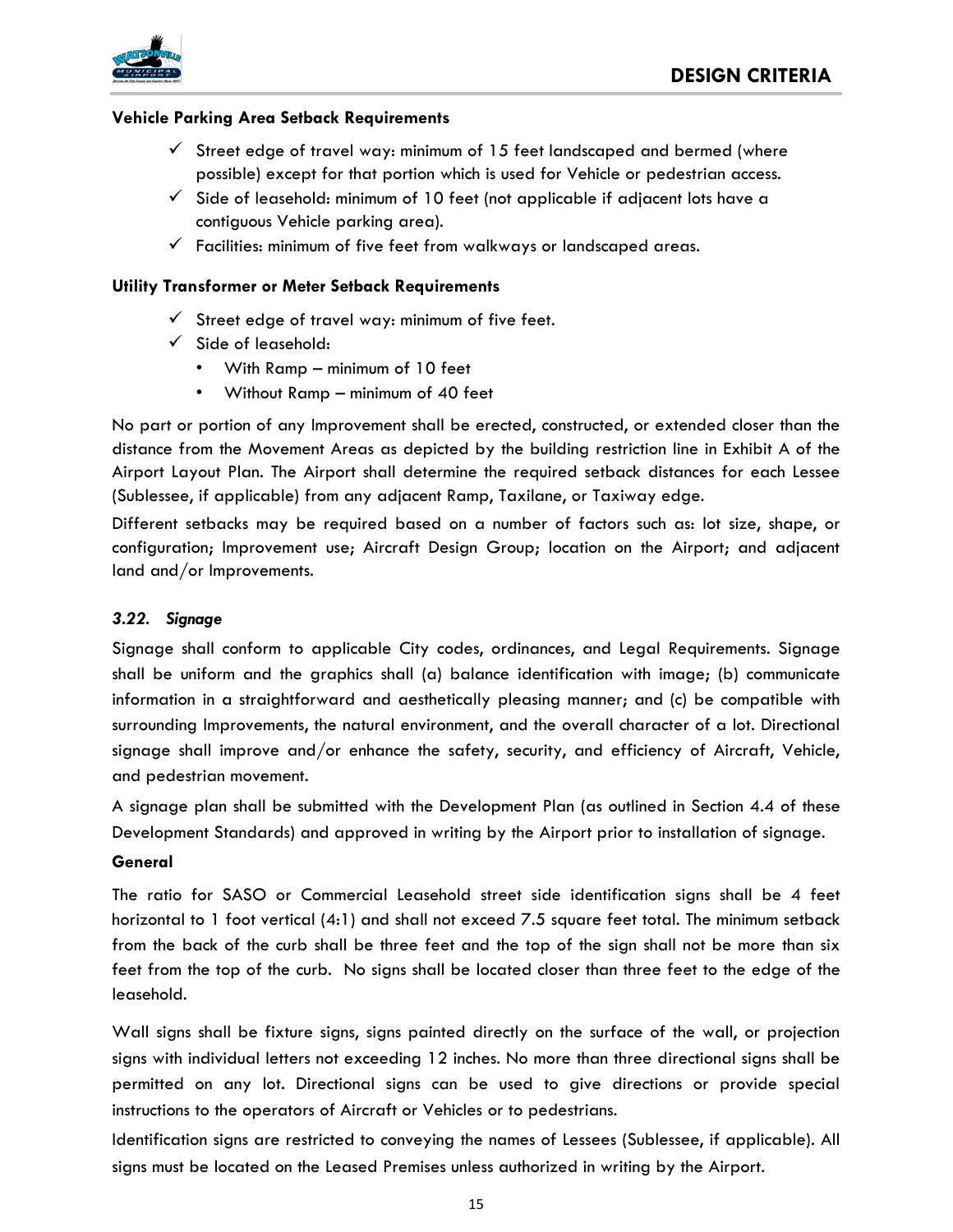

**Business Signs** SASOs, by virtue of the activities of these Operators, shall be permitted to advertise (as applicable): (a) name of the business, (b) type of service, and/or (c) aircraft service center, dealership, or manufacturer affiliations. These signs may be double faced. SASOs shall obtain written approval of the Airport prior to making any changes, additions, and/or deletions to business signs. The Airport shall review written requests on an individual basis.

Individual businesses other than SASOs who deal primarily with Transient Aircraft and/or infrequent visitors to the Airport may have an identification sign on the sides of the building(s) occupied by the business. Free-standing signs shall not exceed four feet by eight feet and the top of the sign shall not exceed six feet above ground level. Signs conveying logos shall not exceed 32 square feet. Individual letters shall not exceed two feet in height. Signs may be internally or externally lit, but in no case shall the lighting interfere with Airport, Aircraft, or Vehicle operations.

Lessees (Sublessee, if applicable) may have an identification sign located in the landscaped area between the Vehicle parking area and the building. These signs shall not exceed four feet by eight feet (six feet by eight feet including the base) and the top of the sign shall not exceed six feet above ground level. Decorative logos may also be included in the entrance way(s) to the building.

Lessees (Sublessee, if applicable) utilizing an entrance other than the main entrance to a building may place a business identification sign on or adjacent to the entrance door. The sign shall not exceed six square feet.

Lessees (Sublessee, if applicable) who lease an office or Hangar may place a business identification sign on the door, adjacent to the door in the entrance way, on the closest window, or on the wall between the window and the entrance way. The size and shape of the sign shall be determined at the time of request, but in no case shall the sign exceed 12 square feet or extend higher than the top of the entrance door. The sign on the wall shall be illuminated internally or indirectly.

**Directory Signs** – Directory signs shall be located inside the main entrance door and shall complement the materials and colors used inside the building.

**Vehicle Parking Signs** – Individual, visitor, and handicap spaces shall be identified by a standard sign and the top of the sign shall not to exceed six feet above ground level.

No Vehicle parking zones shall be denoted by a red painted curb with the words "No Parking" in white lettering.

**Address Signs** – Individual address signs shall consist of street numbers and street names and be located in close proximity to the main entrance of the building. The color of the street numbers and street names shall contrast with the background color of the sign and be a minimum of four to a maximum of seven inches in height.

**Temporary Signage** – Temporary signage shall be approved in writing by the Airport prior to installation. Applicants shall provide a sketch or rendering of the sign, identify the sign on a location map, and identify the desired length of time for the signage to be in place.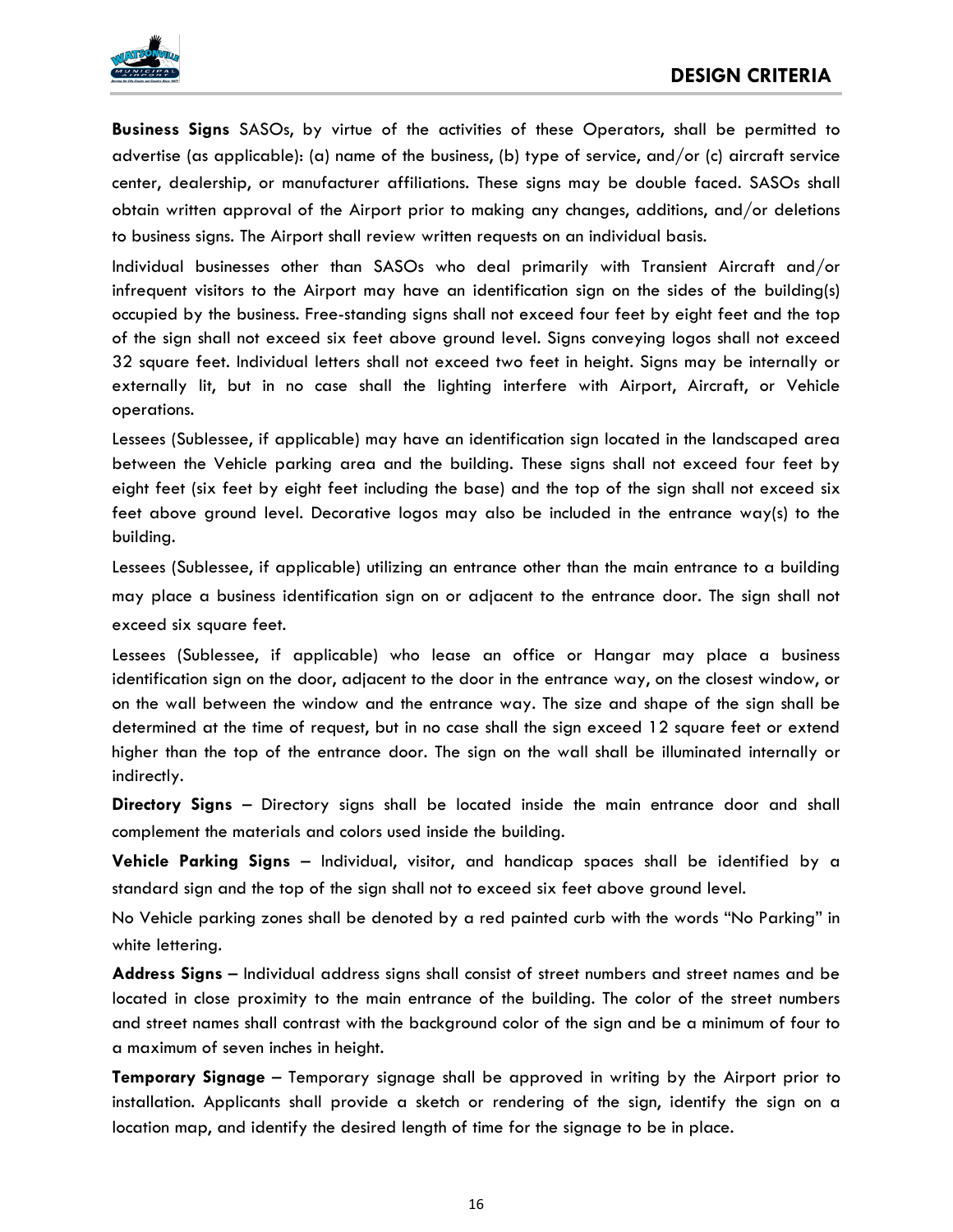

**Project Identification Signs** – Project identification signs may be installed during construction and for a period of up to 30 calendar days following issuance of the Certificate of Occupancy. Signage is limited to the side of the construction office plus one free-standing sign not exceeding four feet by eight feet and six feet above ground level. Signs may include leasing or rental information.

**Miscellaneous Signs** – Miscellaneous signage, not included in these Development Standards, shall be approved in writing by the Airport prior to installation.

**Vacated Property** – Signs pertaining to activities or occupants no longer using or occupying the Leased Premises shall be removed within thirty (30) calendar days from the date the activity is discontinued or the occupant vacates the Leased Premises. If signs are not removed within thirty (30) calendar days, the Airport may remove and dispose of signs at the sole risk, cost, and expense of the Lessee (Sublessee, if applicable).

**Prohibited Signs** – Any illuminated sign not intended for navigation that is visible from the airfield:

- $\checkmark$  Moving or flashing signs or lights.
- $\checkmark$  Rooftop signs.
- $\checkmark$  Electronic message boards used for advertising.

## *3.23. Buildings*

Buildings shall be masonry, concrete, or steel frame load bearing construction.

#### *3.24. Utilities*

A utilities plan identifying all utilities shall be submitted with the Development Plan (as outlined in Section 4.4 of these Development Standards) and approved in writing by the Airport prior to construction. All utility improvements shall meet the requirements of the Agencies having jurisdiction and all applicable Legal Requirements.

Lessee is responsible for the maintenance and repair of all utility lines to the site and for keeping all shutoffs readily accessible and fully functional. Lessee shall preserve existing utility easements and recognize that the potential exists to change existing easements and/or add future easements.

No pipe, conduit, cable, or line for water, gas, sewage, drainage, steam, electricity, or any other energy or service shall be installed or maintained on any lot (outside of any building) above the surface of the ground with exception of hoses, movable pipes for irrigation, or transformers used during construction.

 $\checkmark$  When possible transformers shall be co-located with utility meters and screened with landscaping and setback at a safe distance.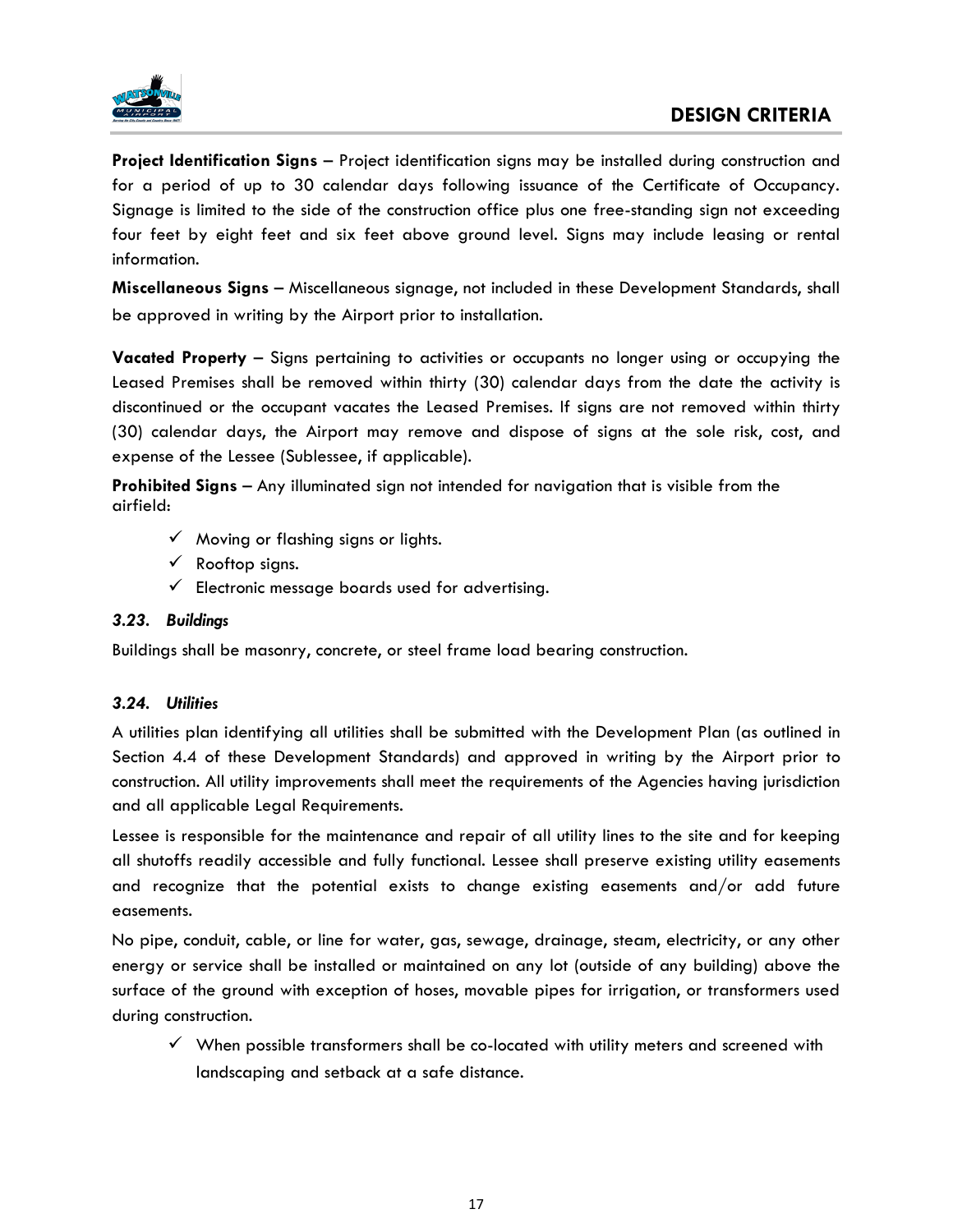

Utility costs and expenses for any equipment (including meters) and services (including temporary service) for the Leased Premises shall be the sole responsibility of Lessee from the date of Notice to Proceed with construction.

- $\checkmark$  Extension of utilities, including new transformers, to proposed facilities shall be the sole responsibility of Lessee.
- $\checkmark$  Lessee or contractor shall be responsible for returning any areas disturbed by excavation and installation of any utilities or related equipment to the condition before construction.

# *3.25. Vehicle Parking*

A Vehicle parking area plan describing the Vehicle parking layout shall be submitted with the Development Plan (as outlined in Section 4.4 of these Development Standards) and approved in writing by the Airport prior to construction.

All Vehicle parking areas shall be Paved with a weight bearing capacity that accommodates anticipated usage and the heaviest expected load.

**Number of Vehicle Parking Spaces** – Vehicle parking areas shall be able to accommodate the Vehicles of all users of all Improvements and comply with the Minimum Standards.

- $\checkmark$  One Vehicle parking space per 250 square feet of building area which is used by employees including leasable office area whether or not such area is leased.
- $\checkmark$  One Vehicle parking space per 500 square feet of building area which is used by customers.
- ✓ One Vehicle parking space per 1,000 square feet up to 20,000 square feet of building area which is used for Aircraft storage and/or maintenance. One Vehicle parking space per 2,000 square feet of building area in excess of 20,000 square feet.
- $\checkmark$  One handicapped space is required for every 25 spaces and one of every 8 handicapped accessible parking spaces, but always at least one, must be "vanaccessible".
- $\checkmark$  A poured-in-place concrete curb shall be provided at the perimeter of planted areas to prevent vehicular intrusion. Curbs shall be continuous.
- $\checkmark$  An access driveway (20 feet wide minimum or as required by fire code, whichever is greater shall be provided and maintained between each Vehicle parking area.
- $\checkmark$  All Vehicle parking spaces shall be a minimum of 10 feet wide by 20 feet long.
- ✓ All Vehicle parking spaces shall be designated by painted lines or other approved methods.
- $\checkmark$  The perimeter of Vehicle parking areas shall have concrete curb and gutter.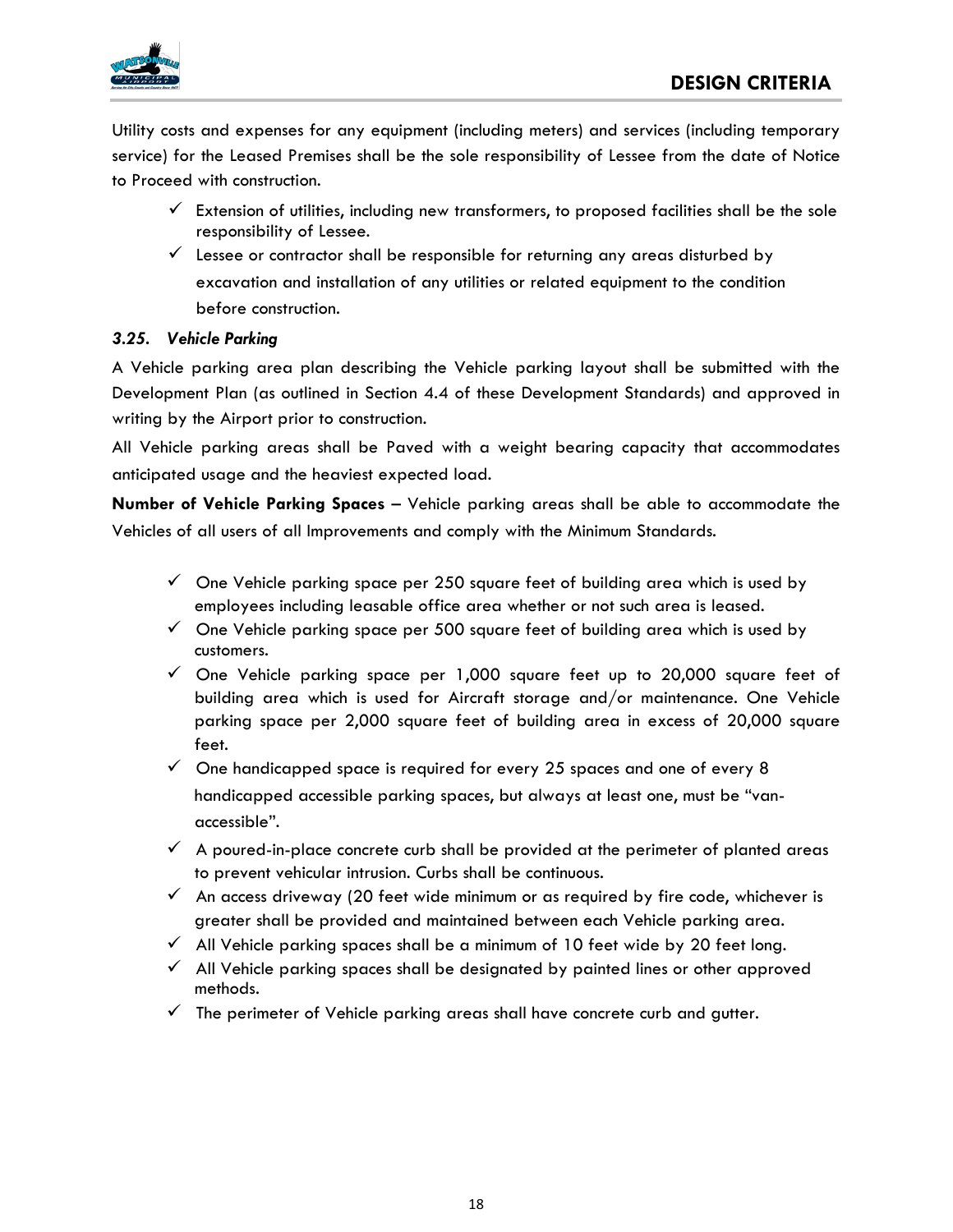

# **4. PROCEDURES FOR APPROVAL**

#### *4.1. Pre-Submittal Meeting*

Applicants are required to schedule a pre-submittal meeting with the Airport Director. This meeting shall provide the Applicant with the opportunity to discuss available land, designated land uses, utility extensions, and the proposed design and development concept. This meeting also provides the opportunity for the Applicant to obtain general comments regarding the feasibility of the proposed design and development concept and identify any potential issues, problems, or challenges associated with the concept.

#### *4.2. Concept Plan*

Following the pre-submittal meeting, five copies of the Concept Plan shall be submitted to the Airport Director. The Airport Director shall review the Concept Plan and address all preliminary questions or concerns with the Applicant within thirty (30) calendar days of receipt.

At a minimum, the Concept Plan shall include the following information:

- $\checkmark$  name of the proposed development (project name);
- $\checkmark$  vicinity map within the airport property with scale (1" = 2,000 feet preferred), north arrow facing the top of the page, and date of preparation;
- $\checkmark$  location and proposed uses of Improvement areas to include estimated dimensions and square footages;
- $\checkmark$  location and dimensions of required setbacks;
- $\checkmark$  proposed parking area(s);
- $\checkmark$  fencing and security gates;
- $\checkmark$  preliminary utilities plan depicting existing and proposed location of all utilities;
- $\checkmark$  preliminary architectural elevations with maximum building heights;
- $\checkmark$  proposed landside and/or airside access;
- $\checkmark$  proposed schedule for completion of the Development Plan.

For proposals specific to SASO facility or complex, the Applicant or designated representatives shall be required to meet with the Airport Director as well as the design review committee, if required by the Airport Director, to present and discuss the Concept Plan.

#### *4.3. Agreement*

Following the written approval of the Concept Plan by the Airport, the parties shall negotiate an Agreement, consistent with the Municipal Airport's Leasing and Rates and Fees Policy for the Airport.

If a Sublessee of an existing Lessee is making the development on the existing Leased Premises, prior written approval shall be obtained from the Airport.

#### ✓ **Under no circumstances shall construction begin before an Agreement is executed.**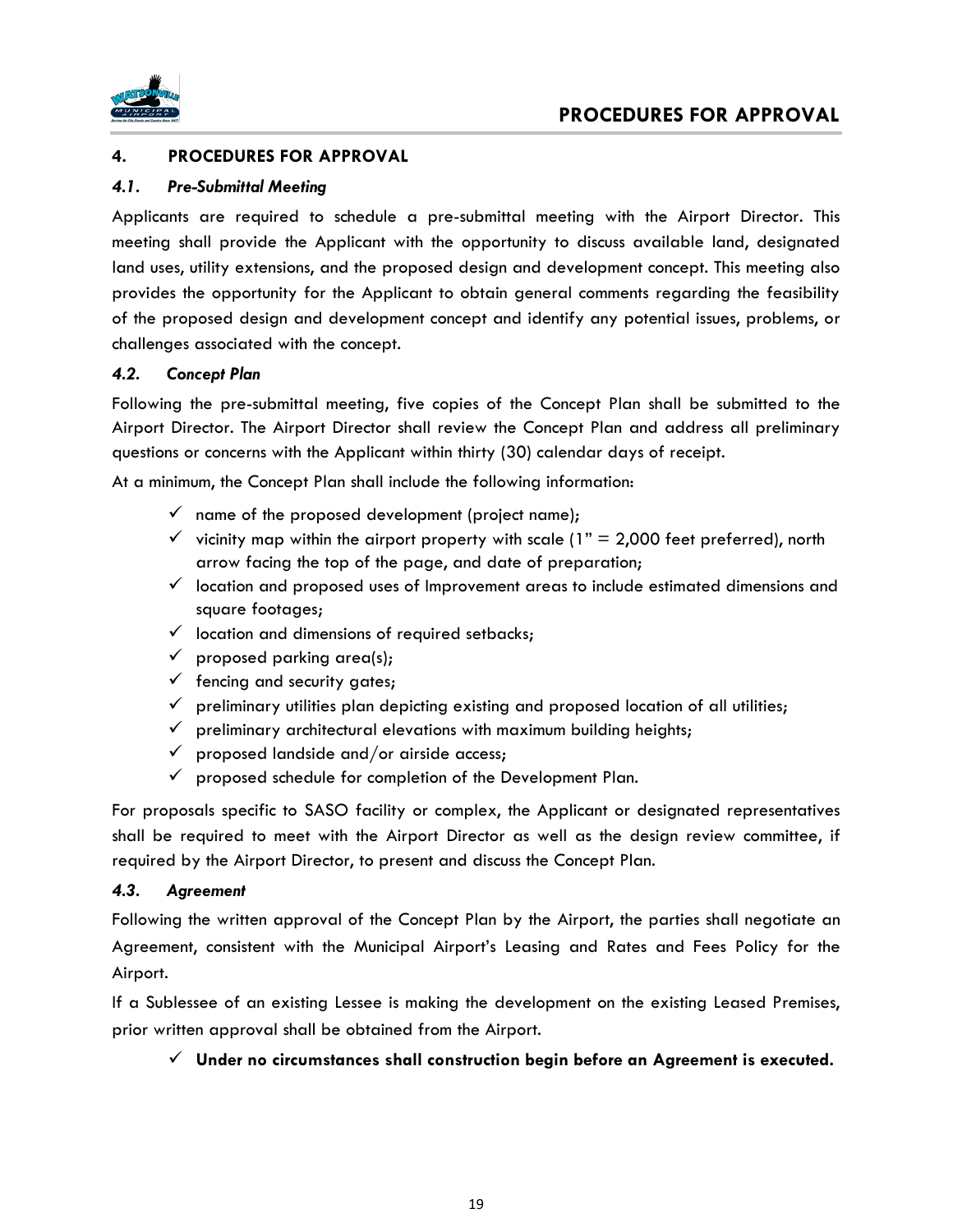

# *4.4. Development Plan*

Following the approval of the Agreement by the Airport, the Development Plan shall be submitted to the City's Planning Department within (sixty) 60 calendar days, or other timeframe as determined in the sole discretion of the City's Community Development Director.

The Development Plan shall be a complete set of plans and specifications that fully define the proposed land use including identifying the location of all existing and proposed Improvements and signage, the maximum height of proposed Improvements, and the proposed minimum building setbacks. The Development Plan shall address the function, right(s)-of-way, and widths of roadways within and adjacent to the site. The Development Plan shall identify the location, type, and extent of access to/from Airport roadways and the necessary traffic controls (if any) for each of the development's access points.

The Airport will not accept incomplete submittals. One original and four copies of the Development Plan shall be organized into five self-contained packets.

To be considered complete by the Airport, the Development Plan shall include the following items.

**Letter of Intent** – This letter shall describe the proposed development and convey the anticipated construction schedule for the proposed development.

**Letter from Utility Providers** – Based on written notification to the providers from the Applicant of the intent to develop the site, applicant shall receive Will-Serve letters from each applicable utility provider.

**Airport Submittal Checklist** – Following the pre-submittal meeting and/or as requested by the Airport, Applicant shall provide the required Airport submittals which may include the following:

- $\checkmark$  Traffic Study This analysis shall identify the impact of the proposed development on vehicular traffic. Information to be included, but not limited to, traffic generation rates, peak hour counts, trip distribution. Studies shall be prepared in accordance with the Institute of Transportation Engineers (ITE) and the Watsonville Public Works Traffic Impact Study Policies.
- $\checkmark$  Drainage Report A Drainage Report shall address the site area only and identify the potential impact of the proposed development on local and regional facilities. If required by the Airport, such report and Development Plan shall include post construction stormwater improvements meeting City of Watsonville Stormwater management best practices.
- $\checkmark$  California Environmental Quality Act/State Environmental regulations An appropriate document demonstrating full compliance with the California Environmental Quality Act/State Environmental regulations shall be provided.

**Construction Drawings** – See "Construction Drawing Requirements" (discussed in Section 4.4 of these Development Standards).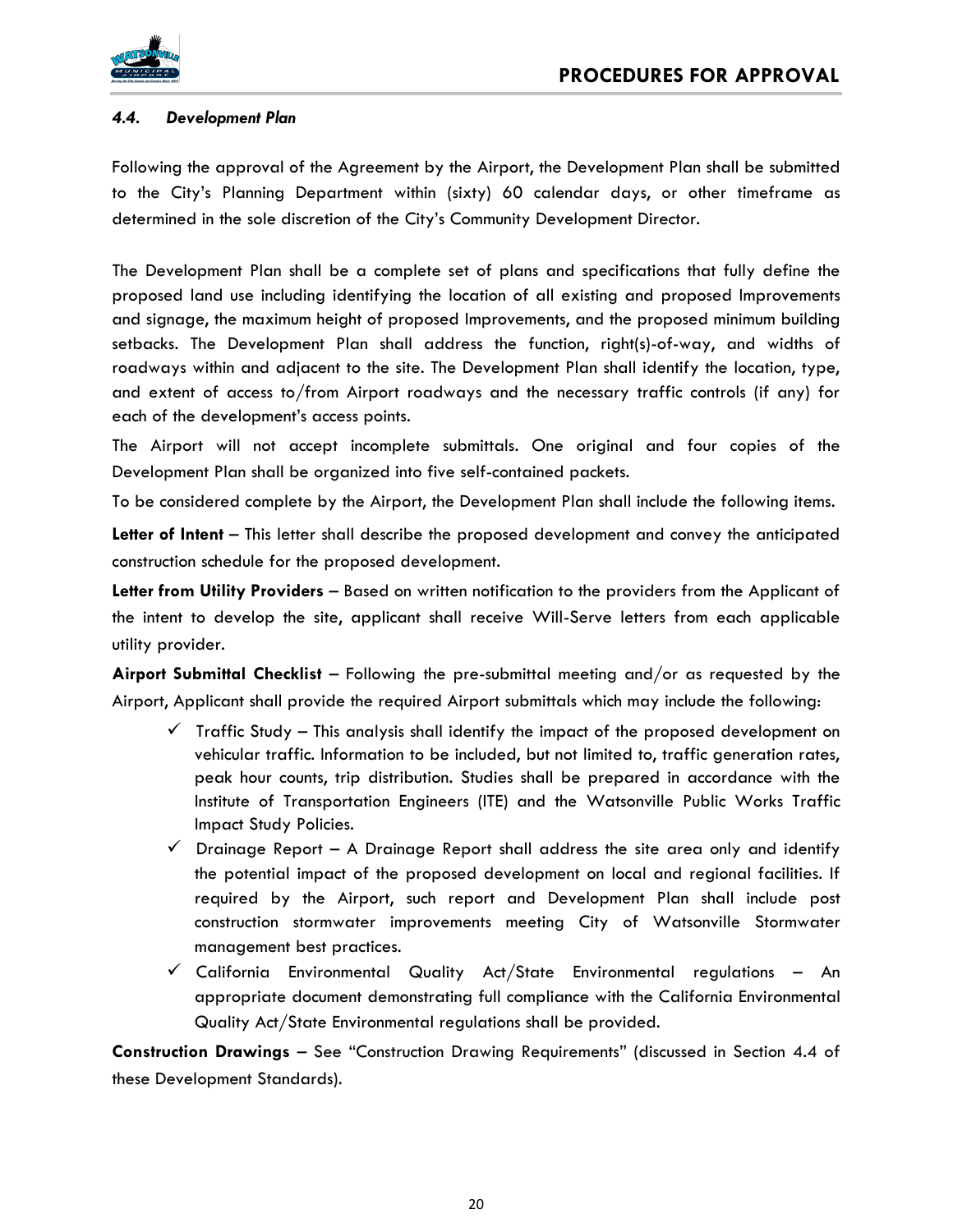

**Engineer/Architect Stamp** – All plans and drawings shall be stamped by an engineer or architect certified or licensed in the State of the California for their respective discipline(s).

**Agreement** – Copy of executed Agreement.

**Completed FAA Form 7460-1** – Notice of Proposed Construction or Alteration.

# **Construction Drawing Requirements**

The Development Plan shall be provided in a 24" x 36" format and may contain the following drawings. Required information will vary depending on the location and complexity of the project. Where applicable, all improvement plans shall be vertically tied to an airport benchmark converted to the North American Vertical Datum of 1988 (NAVD88), and horizontally to the North American Datum of 1983 (NAD83).

**Cover** – Project name, vicinity map (within airport property) with scale (1" = 2,000' preferred) with north arrow facing the top of page, date of drawing, and identification of the major roadway system within one mile of the proposed site.

**Site Plan** – Identification of existing and proposed Improvements, architectural features, setbacks, Vehicle parking areas and ratios, curb cuts, Aircraft parking areas, land and Improvement use with square footages, distances between buildings, maximum building heights, existing and proposed right(s)-of-way widths for all existing and proposed internal and external roadways, existing and proposed public and/or private roadways and conceptual points of access to adjacent and/or external roadways, unobstructed open space, utility locations, and fencing, gates, and buffers.

**Landscaping and Irrigation Plan** – Location, dimensions and detailed description of fences, walls, walkways, driveways, plazas, decks, planters, screens, construction materials used, plant materials and any other landscaping features as well as grassed areas (include type), slope stabilization, berms and mounds, grading, planting schedule, lighting and signage.

**Grading Plan** – Existing contours (solid) to 100 feet outside property line or the distance that is necessary depending on the property grade; proposed contours (dashed) tied to existing contours; finish floor elevations; building heights, drainage and storm retention and detention facilities.

**Erosion and Sediment Control Plan –** In compliance with requirements set forth by the California State Water Resources Control Board.

**Lighting Plan –**Graphic layout, locations, light specifications, and photometric plan.

**Signage Plan** – Graphic layout, size, location, color, materials, and construction details.

**Owner of Record signature block**

**Signature and stamp block for engineer**

# **Signature block for City Community Development Department (CDD) approval**

**Building Elevations and Sections** – Building heights, dimensions, materials, colors, finishes, sign locations and dimensions, and all antennae, satellite dishes, and similar equipment.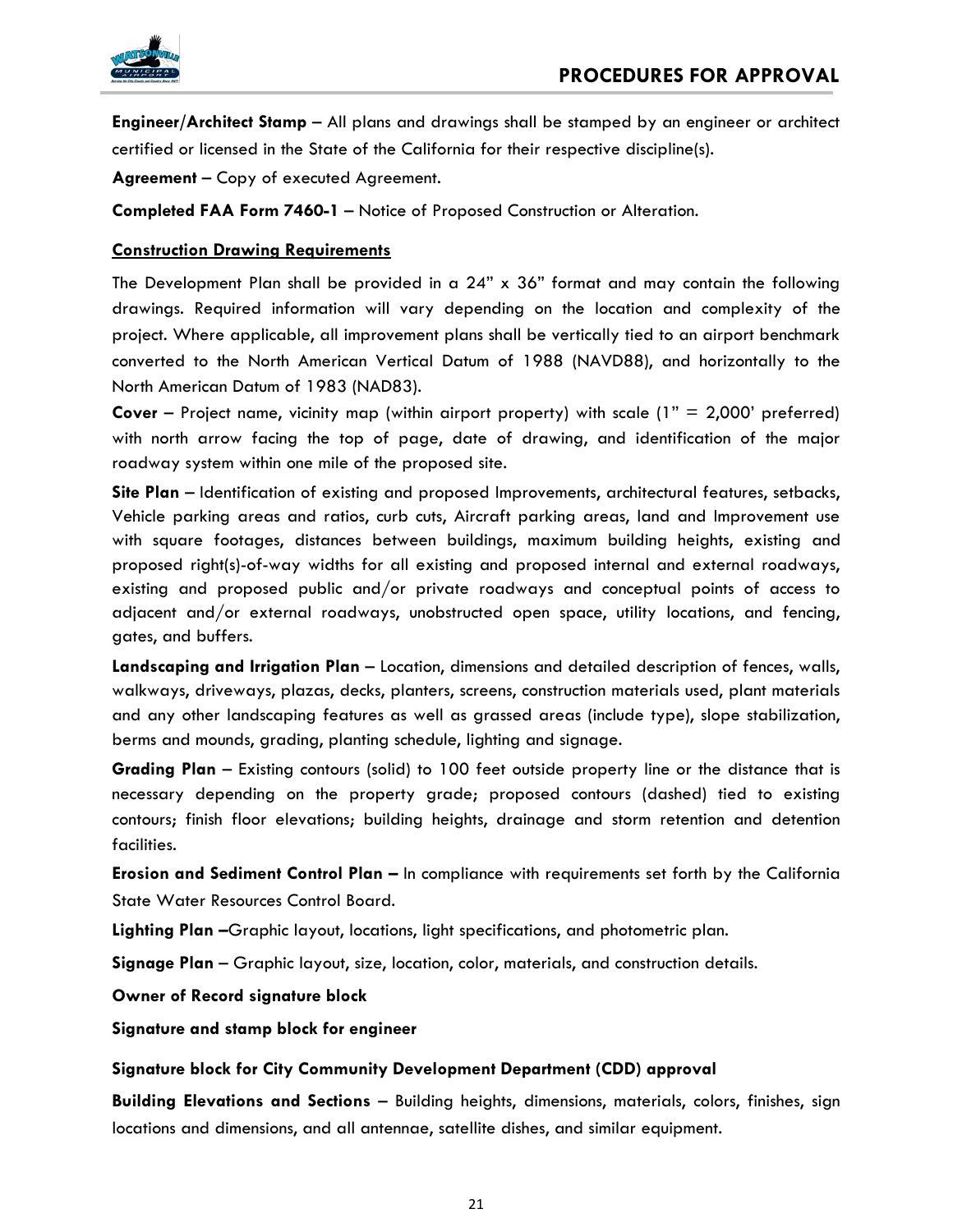

**Fire Sprinkler/Fire Alarm Plans** – Plans shall include all submittal requirements established by the Watsonville Fire Department.

**Floor Plans** – Names, dimensions, and depiction of all areas and rooms and roof plan.

All building plans shall be subject to review and approval by the Agencies having jurisdiction and shall be prepared in accordance with the requirements set forth by the City of Watsonville Community Development Department, Building Official Division.

The Airport may impose any condition or requirement deemed necessary to protect the safety, security, health, and welfare of the public; to prevent a nuisance or hazard to Property; and to ensure the proper and timely completion of the development project.

The Airport, in its sole discretion shall, with or without conditions (or contingencies), approve the submittal, deny the submittal, or defer action on the submittal pending completion of revisions.

Following approval of the Development Plan and prior to applying for a building permit, the Applicant shall deliver to the Airport one complete set of final construction drawings, signed by an architect or engineer certified or licensed in the State of California.

# *4.5. Requirements of the Federal Aviation Administration* **Non-Aeronautical Uses** – FAA approval

shall be obtained for any project involving non-aeronautical uses.

**Possible Obstructions in the Navigable Airspace** – 14 CFR Part 77 Safe, Efficient Use, and Preservation of the Navigable Airspace establishes the maximum allowable heights of objects on or in the vicinity of Airport. These regulations define "imaginary surfaces" which, if penetrated by an object, would be considered an obstruction. Any planned development that would penetrate these imaginary surfaces would, most likely, not be approved by the FAA in which case, it is unlikely that the Airport would approve the project as well.

**Notice of Proposed Construction or Alteration – Once the Development Plan has the support of** the Airport and once FAA Form 7460 -1, Notice of Proposed Construction or Alteration has been completed by the Applicant, the Applicant shall submit the form to the FAA.

- $\checkmark$  FAA Form 7460-1, Notice of Proposed Construction or Alteration is the official notification to the FAA of the proposed construction or alteration.
- $\checkmark$  The Applicant shall complete FAA Form 7460-1, Notice of Proposed Construction or Alteration, and provide any additional or supplemental information requested by the FAA or the Airport to facilitate the approval process.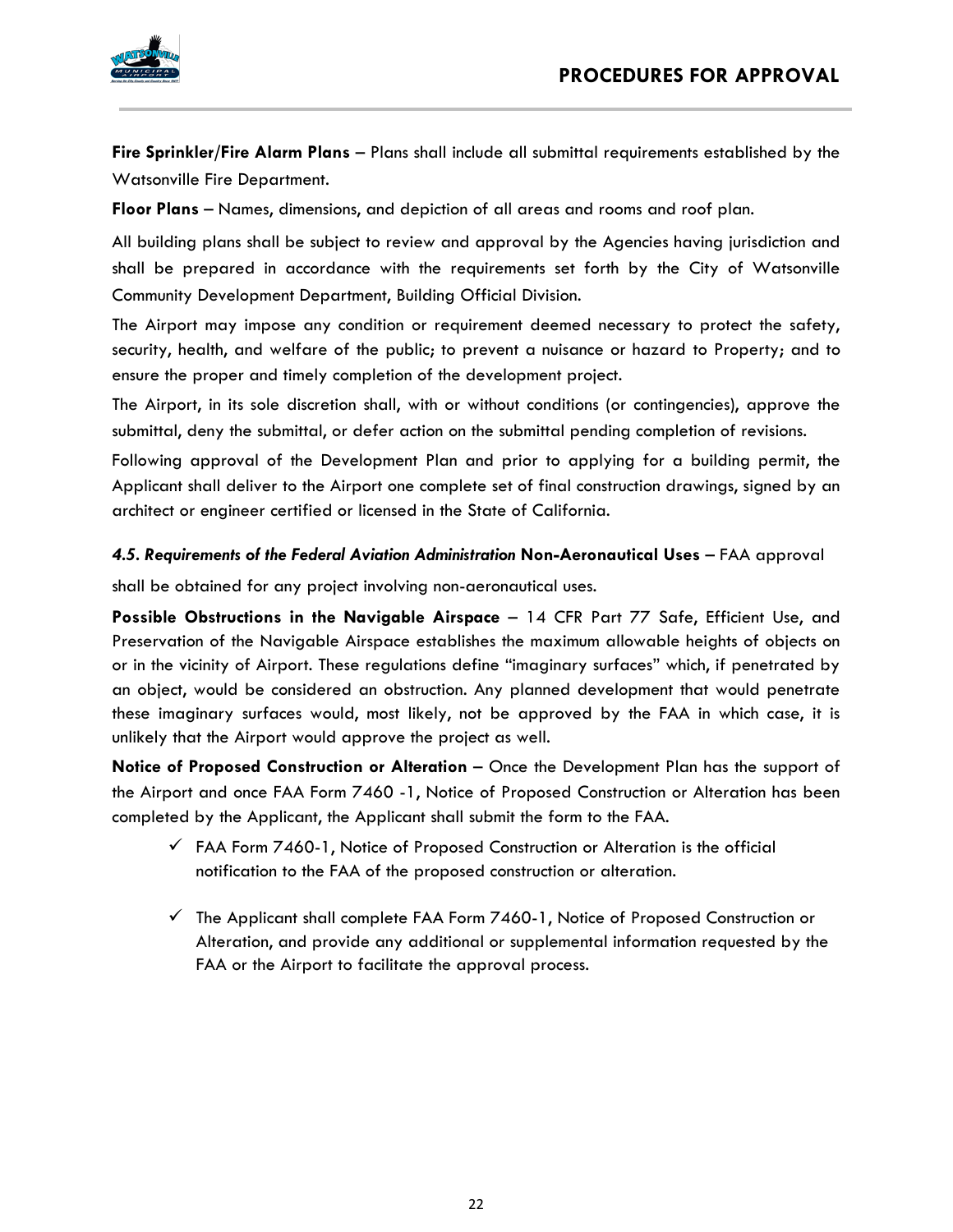<span id="page-22-0"></span>

# **5. CONSTRUCTION PHASE**

#### *5.1. Pre-Construction Meeting*

Prior to initiating construction, the Airport shall arrange a pre-construction meeting with the Lessee (Sublessee, if applicable), developers, contractors, subcontractors, vendors, suppliers, and any other entities involved with the development at the Airport to review the Airport's safety, security, efficiency, operational, and coordination requirements including any limitations, restrictions, and/or prohibitions relating to same.

#### *5.2. Permits, Licenses, Inspections, and Certifications*

Lessees (Sublessee, if applicable), developers, contractors, subcontractors, vendors, suppliers, or any other entity involved with the development shall obtain and incur the expense of all required permits, licenses, inspections, certifications, and approvals/authorizations associated with the development. **No construction shall be undertaken without first receiving a building permit.**

#### *5.3. Bonds*

**Contractors Bond** – Prior to the issuance of notice to proceed, Lessee's (Sublessee's, if applicable) contractor shall deliver to the Airport and shall maintain in full force and effect throughout the entire construction period a contractor construction bond and a labor and material payment bond, each in a sum not less than 100% of the construction contract amount. These bonds shall guarantee prompt and faithful payment by contractor to all persons supplying labor, materials, sustenance, provisions, supplies, rental machinery, tools, and equipment used directly or indirectly by the contractor, subcontractors, vendors, and suppliers in the prosecution of the work provided for in the construction contract and shall indemnify, hold harmless, protect, and defend the Airport from any liability, loss, or damage associated with the project. These bonds shall name the Lessee (Sublessee, if applicable) as the obligee with the Airport being named on the dual obligee rider.

**Tenant Payment Bond** – Prior to the issuance of notice to proceed, the Lessee (Sublessee, if applicable) shall provide the Airport with a tenant payment bond in a sum not less than 100% of the construction contract amount. The tenant payment bond shall guarantee prompt and faithful payment to the contractor by the Lessee (Sublessee, if applicable) for the work performed by the contractor under the construction contract.

**Surety Company's Financial Rating Requirement** – All bonds shall be issued by a surety company certified or licensed to transact business in the State of California and satisfactory to the Airport. If a bond is executed by an attorney-in-fact of the surety, a power of attorney shall be attached to the bond.

The surety company shall have an AM Best Company rating of A or better or be approved in advance and in writing by the Airport.

#### *5.4. Insurance*

Contractor shall procure, maintain, and pay all premiums throughout the entire construction period for the insurance coverages and amounts set forth herein and as may be required by Legal Requirements. The insurance company or companies underwriting the required policies shall be authorized to write such insurance in the State of California with an AM Best Company rating of A or better or be approved in advance and in writing by the Airport.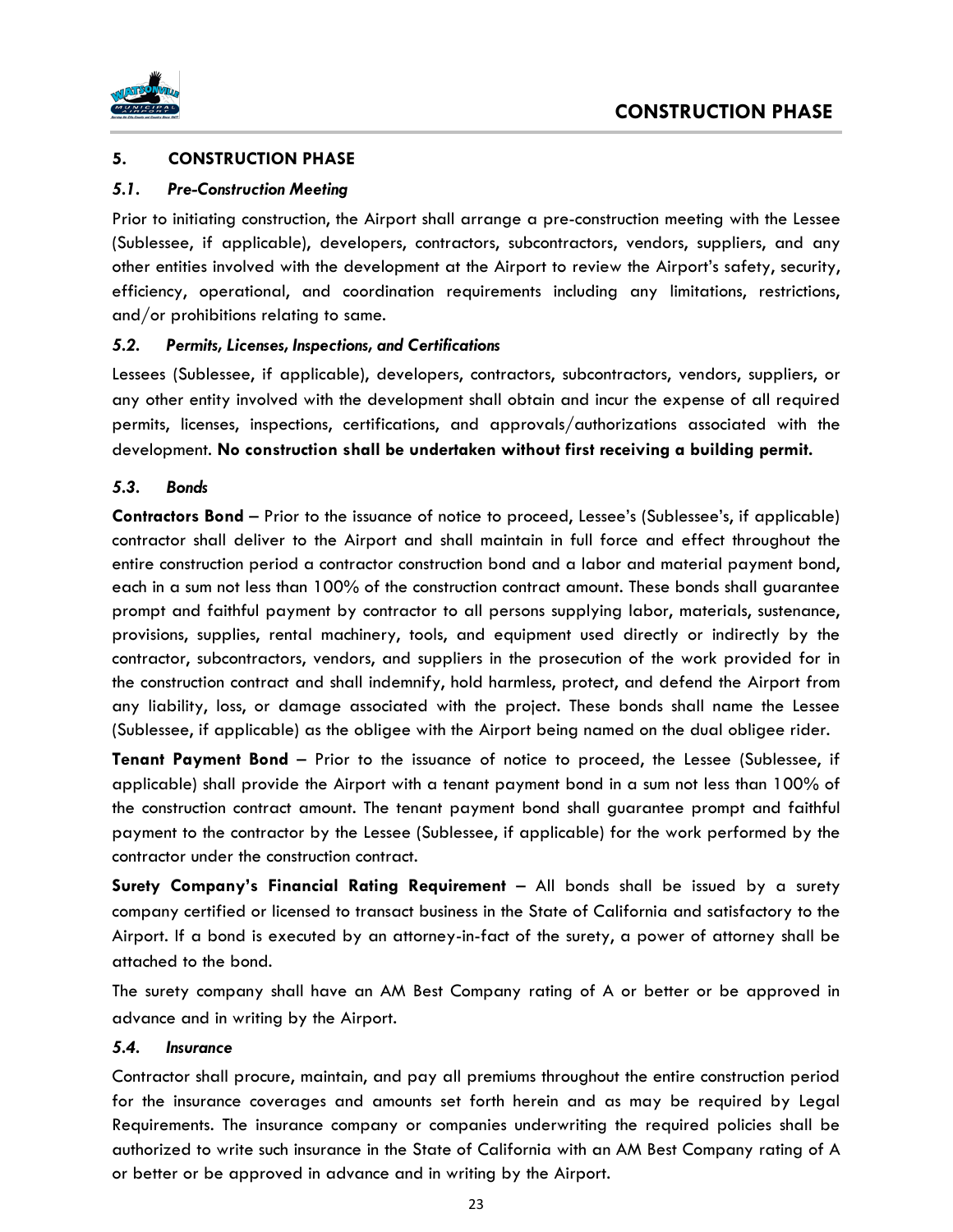



- ✓ **Commercial General Liability**  Coverage in the minimum amount of \$1,000,000 combined single limit (CSL) bodily injury and Property damage each occurrence and \$1,000,000 aggregate, including personal injury, broad form Property damage, products/completed operations, explosion, collapse, underground, broad form blanket contractual, and \$100,000 fire legal liability.
- ✓ **Commercial or Business Automobile Liability**  Coverage in the minimum amount of \$1,000,000 CSL bodily injury and Property damage for all Vehicles arising out of the use, loading, and unloading of owned, non-owned, or hired Vehicles.
- ✓ **Personal Vehicle Liability**  Coverage in the amounts of \$250,000 per person and \$500,000 each Accident Bodily Injury and \$100,000 each Accident Property Damage for each Vehicle to be operated in association with the contract that is not insured under Commercial Vehicle Liability.
- ✓ **Workers' Compensation (WC)**  Coverage, in full compliance with California's statutory requirements, for all employees of contractor and Employer's Liability in the minimum amount of \$1,000,000.
- ✓ **Professional Liability (Errors and Omissions) Engineers and Architects**  Coverage in the minimum amount of \$500,000 each occurrence and \$1,000,000 aggregate.
- ✓ **Property Coverage**  Course of Construction (Builder's Risk) Insurance covering all materials and equipment at the job site, with limits of not less than one hundred percent (100%) of the total estimated cost of construction, against all perils including flood until the project is completed and accepted by the Airport. Should the work being constructed be damaged by fire or any other causes during construction, contractor shall replace it in accordance with the requirements of the plans and specifications without additional cost or expense to the Airport.

All insurance required will be primary coverage and any insurance or self-insurance maintained by the Airport shall be excess of contractor's insurance coverage and shall not contribute to it. The Airport shall be notified immediately if any aggregate insurance limit is exceeded. Additional coverage shall be purchased to meet requirements.

All insurance, which contractor is required to carry and keep in full force and effect, shall name the Airport and the City of Watsonville and its representatives, officers, officials, employees, agents, and volunteers as additional insured.

Contractor agrees to waive all rights of subrogation against the Airport and the City, individually and collectively, and its representatives, officers, officials, employees, agents, and volunteers for losses arising directly or indirectly from the activities and/or work performed by contractor (applies only to Commercial General Liability and Workers' Compensation).

Policies shall not be suspended, voided, or canceled by either party or reduced in coverage or in limits except after thirty (30) calendar days prior written notice, fourteen (14) calendar days prior written notice for cancelation for non-payment of premium, by certified mail, return receipt requested, has been given to the Airport.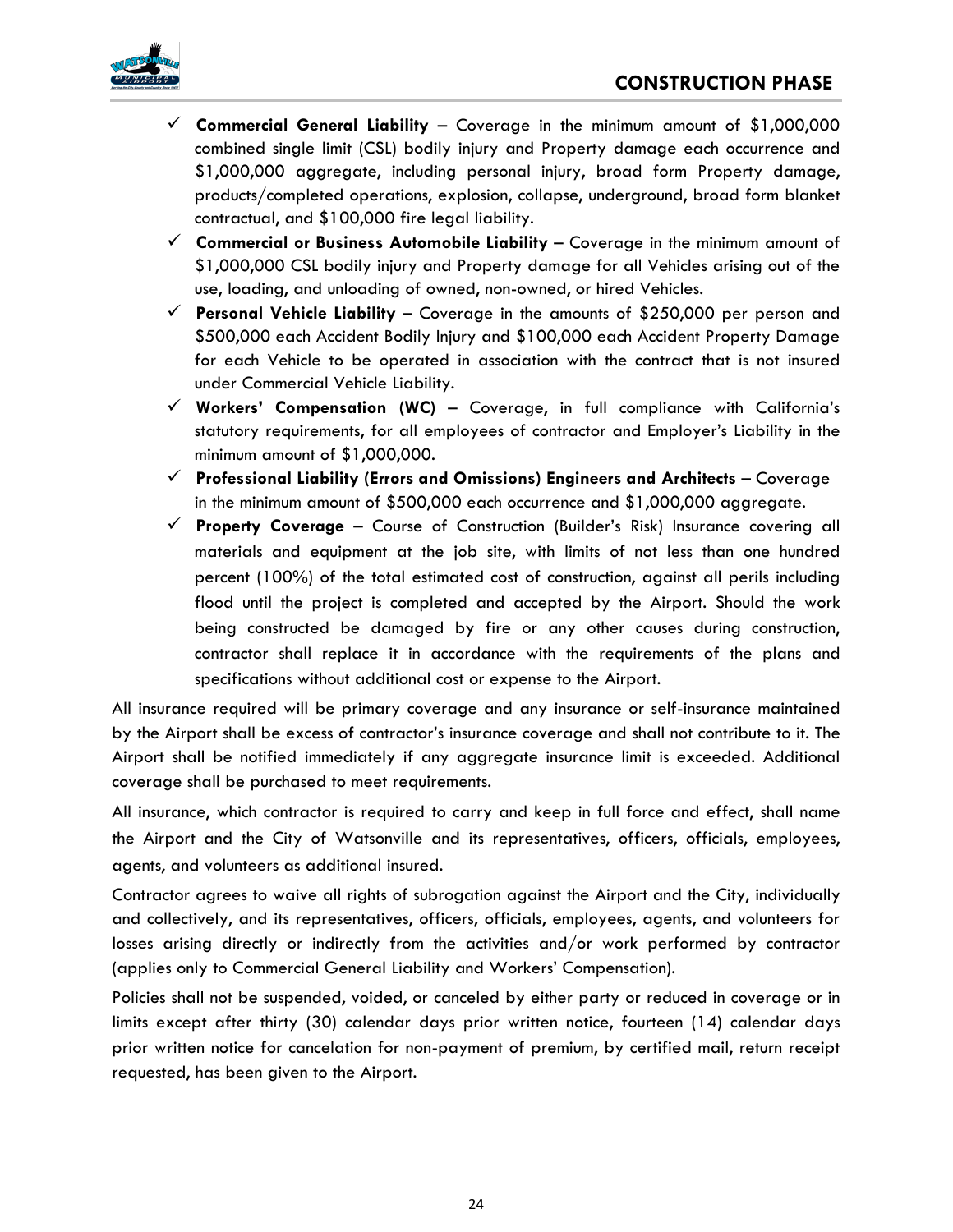<span id="page-24-0"></span>

Contractor agrees to provide the Airport with the following insurance documents before the start of construction:

- $\checkmark$  Certificates of insurance for all required coverages; additional insured endorsements;
- ✓ Waiver of subrogation endorsements and
- $60$  calendar day notice cancellation clause endorsements.

It is the responsibility of the contractor to ensure that any and all subcontractors comply with all terms and conditions of the insurance provisions stipulated herein. Insurance coverage in the minimum amounts set forth herein shall not be construed to relieve contractor for liability in excess of such coverage, nor shall it preclude the Airport from taking such other actions as are available to it under the law.

**Claims Made Insurance** – If the Professional Liability coverage is "claims made", contractor shall, for a period of two years after the date when contract is terminated, completed, or non-renewed, maintain insurance with a retroactive date that is on or before the start date of contract services or purchase an extended reporting period endorsement (tail coverage).

**Contamination and Pollution** – Contractor, at its own cost and expense, shall provide clean-up of the site, any other Property, or any natural resources that are contaminated or polluted as a result of contractor's activities. Any fines, penalties, punitive or exemplary damages assigned due to contaminating or polluting activities of the contractor shall be borne entirely by the contractor.

# *5.5. Clean-Up During Construction*

The construction site and other associated areas shall be kept free of accumulated waste materials, dirt, and surplus materials. Waste materials, dirt, and surplus materials shall not be permitted to: (a) create a safety, security, health, or welfare hazard to persons; (b) harm Property; (c) interfere with any activity normally occurring on the Airport; and (d) shall be disposed of in a prompt and appropriate manner, consistent with best practices. Barriers shall be used to ensure debris does not leave the construction area. Additional requirements are:

- $\checkmark$  Construction site shall be maintained in a clean, neat, orderly, safe, secure, efficient, and functional condition, consistent with best practices and as determined by the Airport Director or City's Community Development Department Building Official.
- $\checkmark$  Failure to properly maintain the construction site may result in the Airport conducting or contracting the clean-up at the Lessee's (Sublessee, if applicable) or contractor's sole risk, cost, and expense.
- $\checkmark$  Recognition that the Airport has no duty or obligation to provide or arrange for such clean up services.

# *5.6. Damages During Construction*

Lessee (Sublessee, if applicable) shall be fully responsible for and shall replace, or in the Airport's sole discretion, shall reimburse the Airport for all damages to land, Improvements, Vehicles, Aircraft, equipment, tools, and any other Property and related appurtenances at the Airport caused by Lessee (Sublessee, if applicable) or its employees, agents, customers, visitors, vendors, contractors, and suppliers.